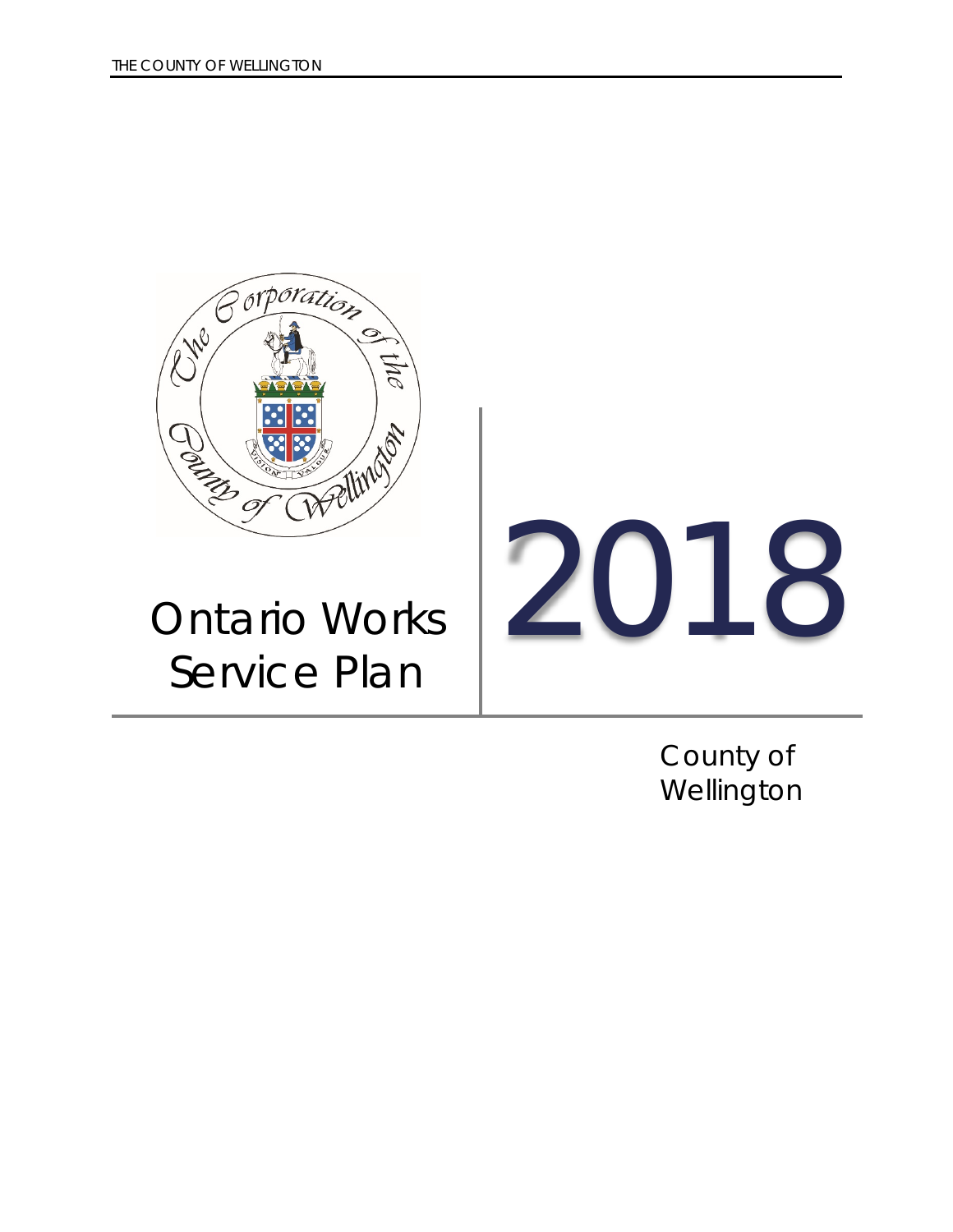# <span id="page-1-0"></span>**Table of Contents**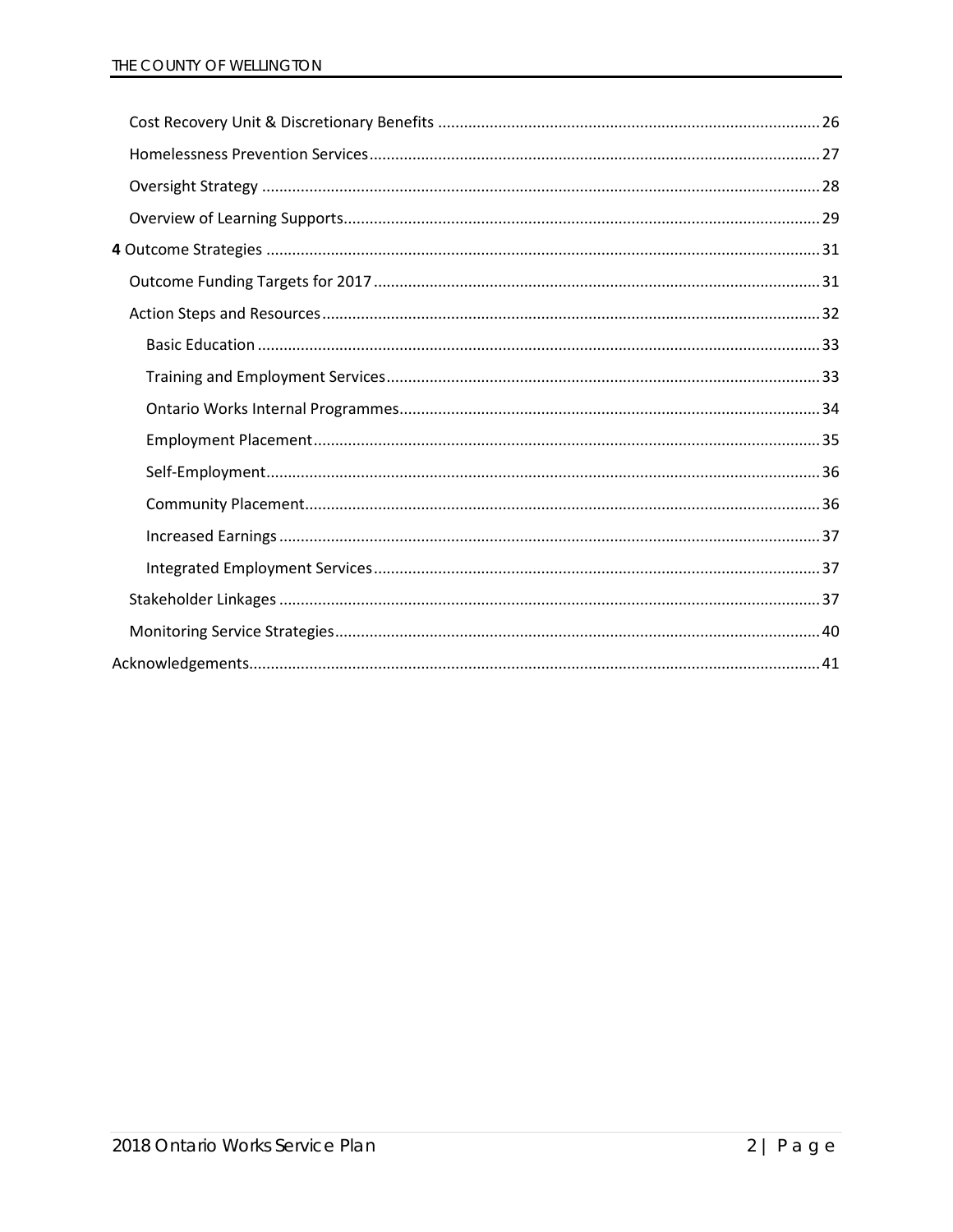# <span id="page-3-0"></span>Introduction

The County of Wellington is one of the 47 Consolidated Municipal Service Managers (CMSM) in the Province of Ontario. The County manages and delivers the Ontario Works (OW) programme on behalf of the Province of Ontario to the residents of both the County of Wellington and the City of Guelph. The Ontario Works programme is joined by Children's Early Years and Housing Services to form the County of Wellington Social Services Department.

Ontario Works (OW) service planning follows a two-year planning cycle and 2018 marks the final year of the cycle. While the last planning cycle focused on regaining stability and getting back to business as usual following the launch of the Social Assistance Management System (SAMS), this two-year period will be about moving forward in a number of key areas. Priorities central to our work over the next two-year period include a focus on outcome achievement, service modernization, client and staff engagement as well as programme integrity. This will require us to manage through significant change and transition and we will need to rely upon our core values of quality service to clients and providing a positive workplace for our team to guide our efforts.

The 2018 Service Plan includes important information about our current caseload, how we are structured to deliver services to residents and the strategies we use to achieve our annual outcome targets. The Service Plan also includes a number of important priority actions for 2018 and these have been organized below under four themes, in line with our two-year Strategic Pathway.

| <b>Priority Area</b>                    | <b>Key Actions</b>                                               |
|-----------------------------------------|------------------------------------------------------------------|
| <b>Strengthening Business Processes</b> | Complete a full review and update of local policies<br>$\bullet$ |
| and Accountability                      | Evaluate the impacts of changes to the Family<br>$\bullet$       |
|                                         | Support program                                                  |
|                                         | Strengthen service continuity capacity through the               |
|                                         | County's Emergency Management Framework                          |
| <b>Improving Client Service</b>         | Support the roll-out and implementation of                       |
|                                         | provincial Social Assistance Modernization initiatives           |
|                                         | Enhance client engagement opportunities to inform<br>$\bullet$   |
|                                         | programmes and services                                          |
|                                         | Support Social Services integration efforts in the area          |
|                                         | of client help, reception and intake services                    |
|                                         | Implement a client outcome pathway approach to                   |
|                                         | assist clients in achieving their goals                          |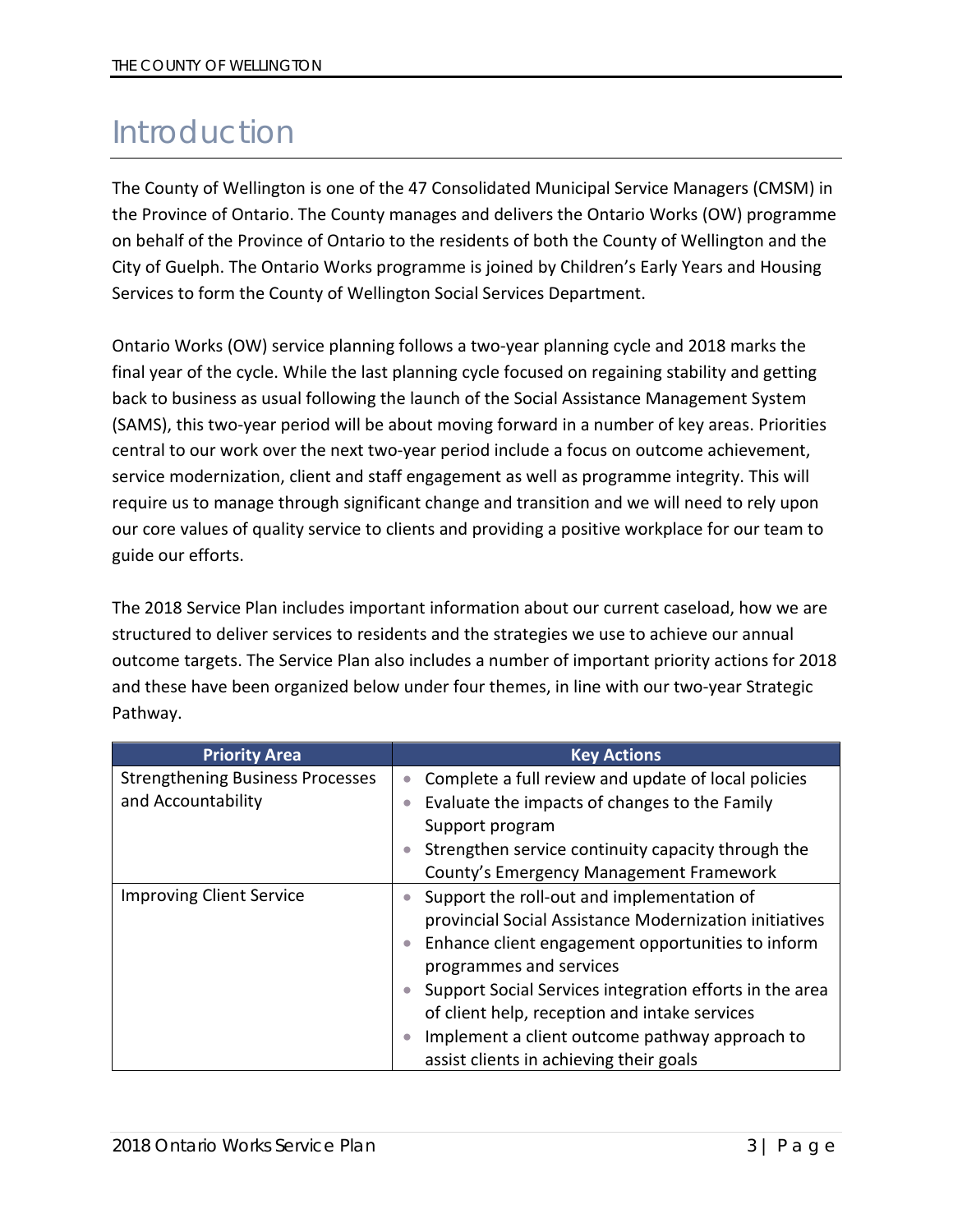| <b>Priority Area</b>                      | <b>Key Actions</b>                                                                                                                                                                                                                                                                                                                                                                                                                                                 |
|-------------------------------------------|--------------------------------------------------------------------------------------------------------------------------------------------------------------------------------------------------------------------------------------------------------------------------------------------------------------------------------------------------------------------------------------------------------------------------------------------------------------------|
| Improving Client Service (cont.)          | Promote the SA customer service excellence online<br>$\bullet$<br>survey with clients and encourage clients to share<br>their feedback through this medium                                                                                                                                                                                                                                                                                                         |
| <b>Supporting Our Staff</b>               | Provide important training and learning<br>$\bullet$<br>opportunities to staff in areas such as indigenous<br>cultural competency, human trafficking, domestic<br>violence and motivational interviewing<br>Continue to provide staff with opportunities to<br>$\bullet$<br>provide input and contribute to ongoing<br>improvement, such as through the Modernization<br>staff working group<br>Delivery of the new SAIL curriculum<br>$\bullet$                   |
| Building Partnerships in the<br>Community | Work in partnership with key community<br>$\bullet$<br>collaborators to help address the broader needs of<br>OW clients. Examples of these groups include the<br>Poverty Elimination Task Force, Wellington Guelph<br>Drug Strategy, the SEED and Toward Common<br>Ground.<br>Continue to work with local Employment Ontario<br>$\bullet$<br>partners to better integrate local employment<br>services, including use of common assessment at a<br>community level |

The Ministry of Community and Social Services has also requested that the 2018 Service Plan address important provincial priorities and these are included in Section 1 the document.

Finally, I would like to commend the continued effort and high quality work of our team. They consistently provide excellent client service and this speaks to their commitment and competence. In 2018 we will be working hard together to complete the implementation of the priorities in our strategic plan, including the roll-out of important modernization initiatives from the Province. As always we undertake this work in partnership with the community, recognizing their importance in helping us fulfill our vision of inspiring and supporting every Ontario Works client in achieving their goals.

 $H - 8$ 

Stuart Beumer, Director of Ontario Works April 2018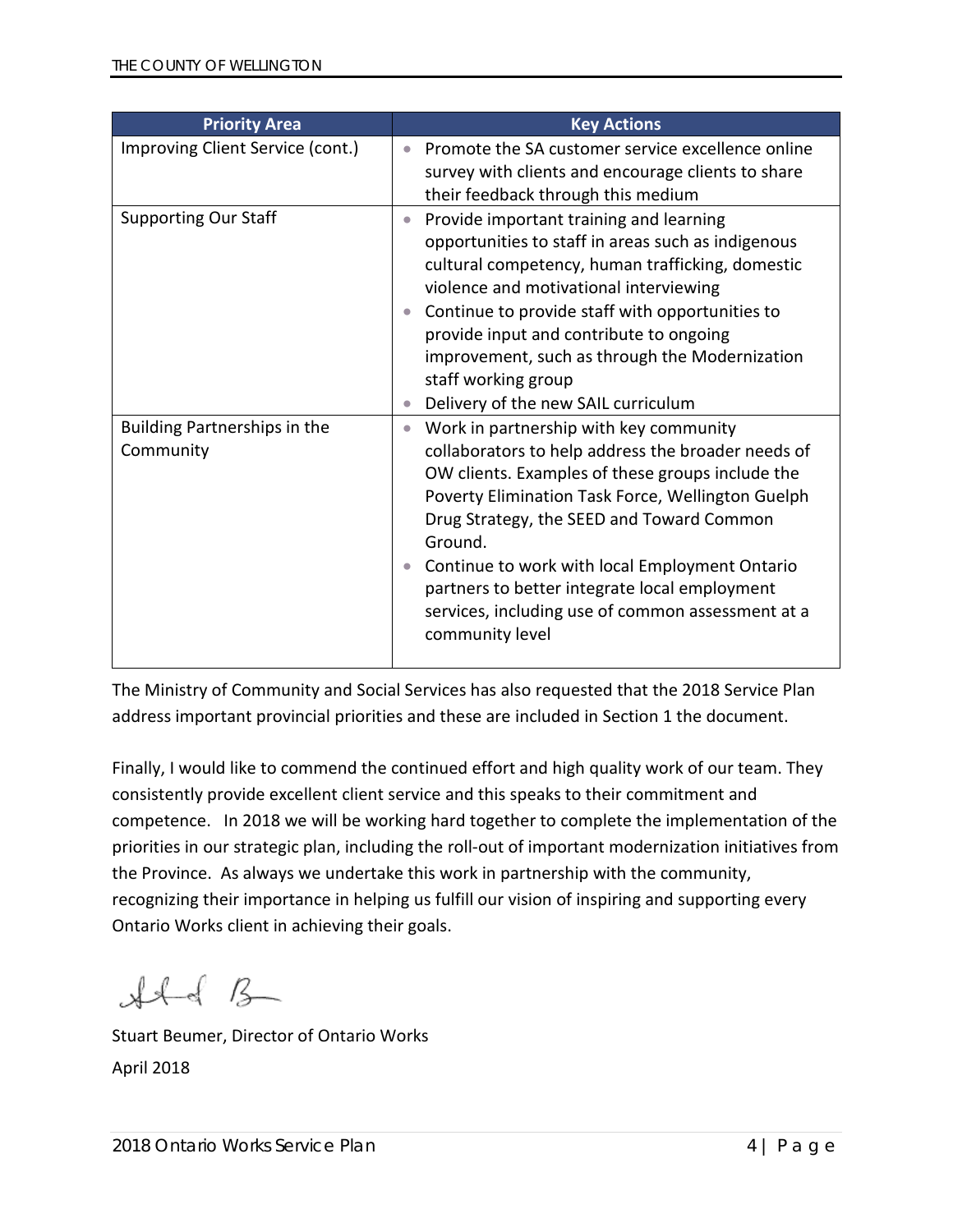# <span id="page-5-0"></span>**1** Ontario Works Vision and Mandate

## <span id="page-5-1"></span>County of Wellington

The County of Wellington Ontario Works division has a vision and a service mandate that builds upon the vision and mandate for the Ontario Works programme that has been established by the Province.

### <span id="page-5-2"></span>Vision

*To inspire and support every client in achieving their goals.*

### <span id="page-5-3"></span>Service Mandate

We strive to effectively serve people needing assistance by delivering high quality programmes and services in collaboration with our community partners, in accordance with the provincial Ontario Works programme.

## <span id="page-5-4"></span>Province of Ontario

<span id="page-5-5"></span>Vision

*To achieve improved employment outcomes for Ontario Works participants by increasing individual employability with the goal of sustainable employment and increased financial independence.*

### <span id="page-5-6"></span>Mandate

To provide employment assistance and financial assistance to people in financial need. The Ontario Works programme:

- Recognizes individual responsibility and promotes self-reliance through employment;
- Provides financial assistance to those most in need while they meet obligations to become and stay employed;
- Effectively serves people needing assistance; and
- Is accountable to the taxpayers of Ontario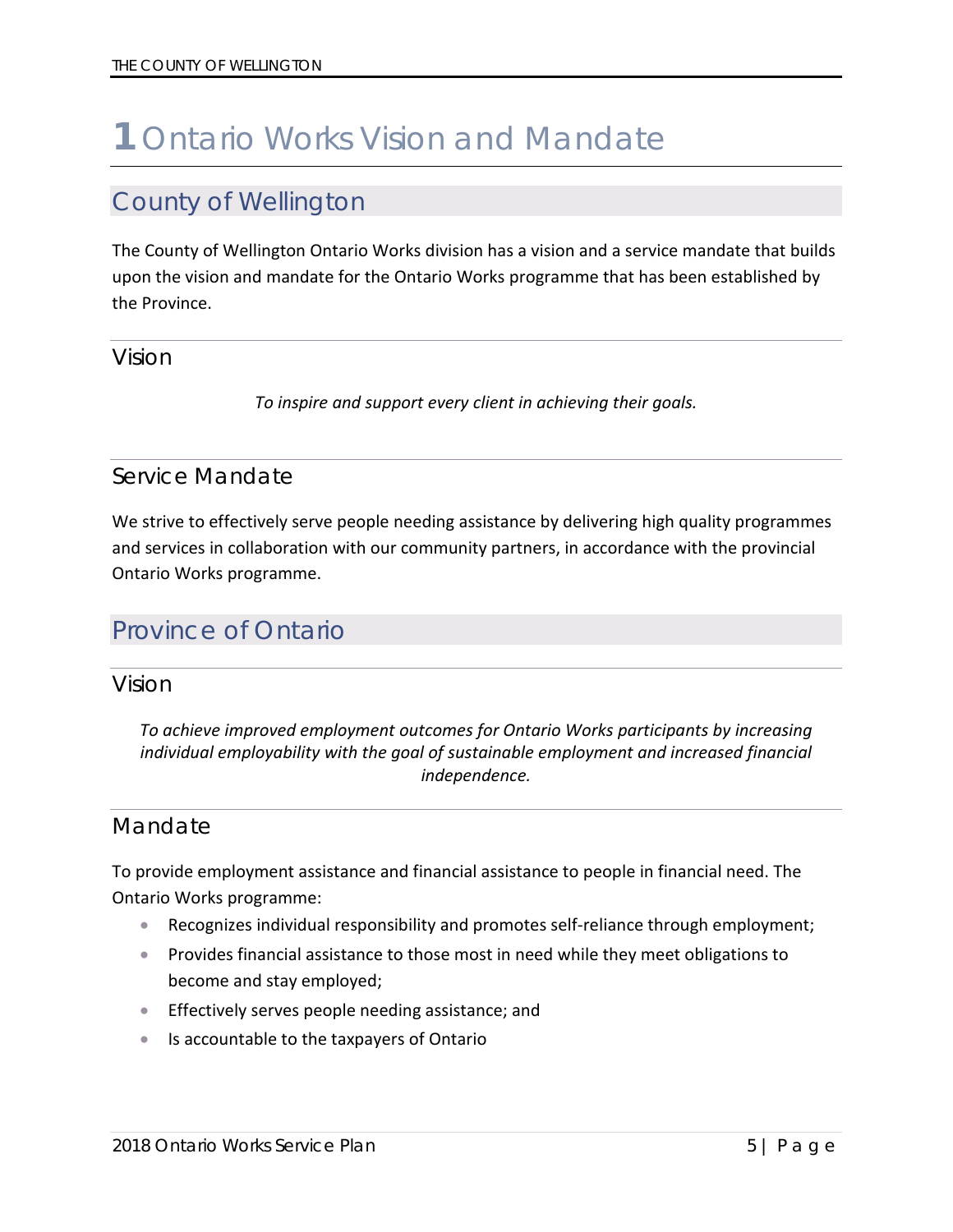# <span id="page-6-0"></span>MCSS Priorities

In addition to delivering on the core expectations of the OW programme, the Province has identified four additional priorities that they require OW delivery partners to address. The specific activities and strategies to address these priorities are outlined below:

- **1. Improved service coordination and communication between Ontario Works and Ontario Disability Support Program (ODSP) delivery offices**
- The continuation of regularly scheduled meetings between our offices at both staff and management levels to discuss issues of common interest and improve business processes
- Planning of a joint all-staff networking and learning event between the two offices to occur in 2019 and build on the event held in 2016
- The OW office continues to ensure internally delivered employment programmes are open and accessible to all ODSP clients. On average in 2017, 56 ODSP clients were formally accessing employment case management services through our office, an improvement of 30% over 2016. ODSP clients accessing OW Employment Assistance are assigned a caseworker to develop an outcome plan and work towards finding employment
- Participation by an OW staff representative at the local ODSP client advisory group

#### **2. Strengthened collaboration with local economic development organizations**

- Continued collaborative work between our Employment Team as well as the Settlement Services Team and the Economic Development offices at the County and City of Guelph. This includes industry tours, job fairs, targeted job placements, sharing of data and participation on working groups, focus groups and employment service provider panel discussions throughout the County.
- The OW Employment Services team has worked closely with economic development offices in 2017 to build awareness of OW Employment Services for employers through regular meetings with economic development managers from across the County, including in Puslinch, Mapleton, Centre Wellington and Minto in support of the Countywide Live and Work Wellington initiative.
- The OW Employment Services team has developed an integrated online Job Board for OW clients seeking employment, which links to the Live and Work Wellington employment listings, along with the internal positions posted at the County.
- Continued partnership through involvement and collaboration with the local Workforce Planning Board (WFPBD). For example, we worked together with the WFPBD to retrieve and compile data surrounding wages in the manufacturing sector in the County, in light of the recent increase to minimum wage. We also continued our work with the WFPBD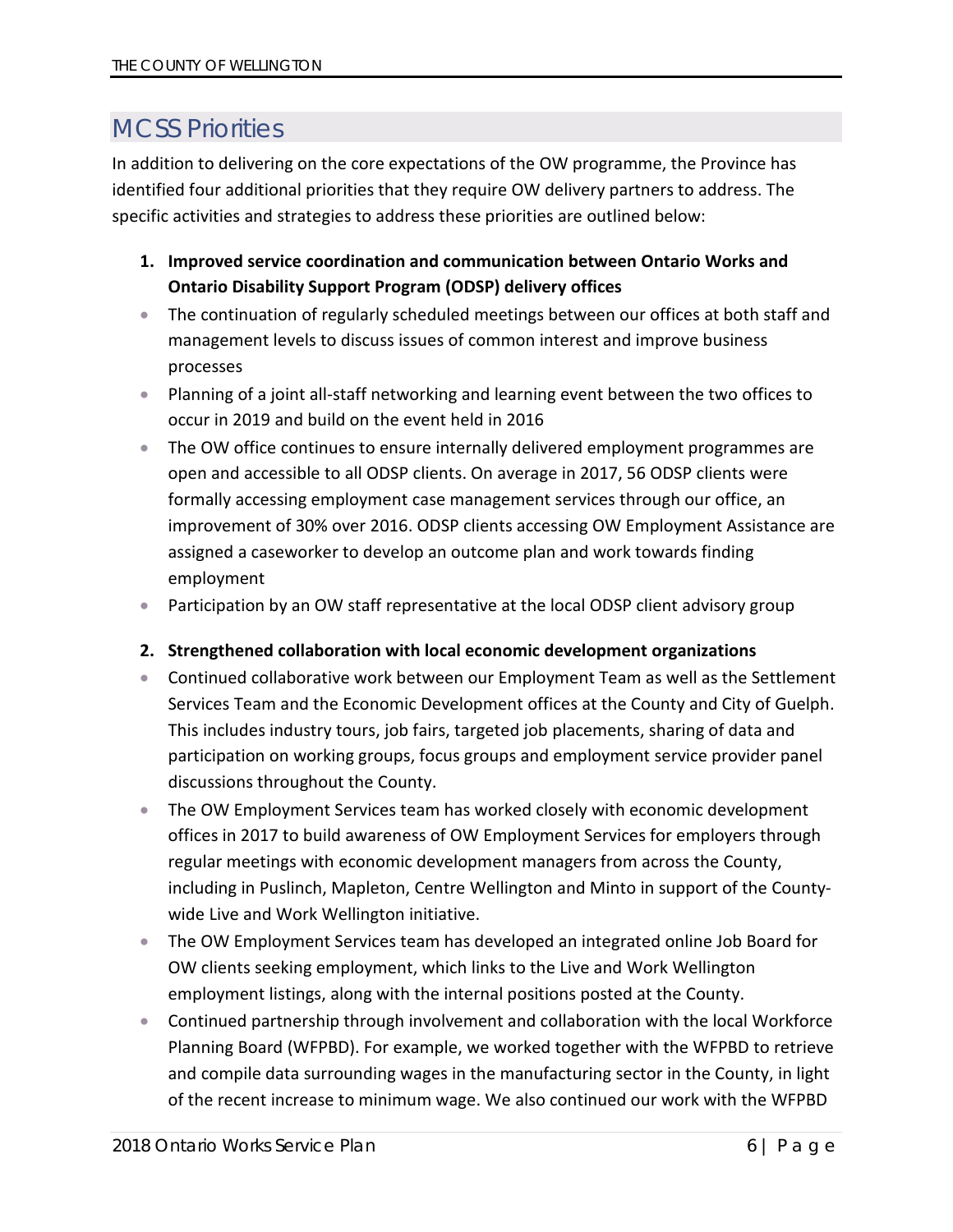to develop, promote and host a Manufacturing Day, which brings hundreds of job seekers to employers throughout the County and the region on an organized bus tour.

- Continued engagement on the workforce development committees of the City of Guelph and County of Wellington.
- We continue to be an active member of the Centre Wellington and Guelph Chambers of Commerce, with regular participation in their activities and events.
- Continued work by the OW Employment team will include working with other organizations in the City and County, including acting as chair of the Employment Coordinator Committee of Guelph Wellington, to nurture relationships with employers in the region. The initiatives will build on current successes such as the annual Employer Recognition Awards, which recognize employers for their leadership in providing opportunities for clients with barriers to employment.
- **3. Establishing local partnerships with community organizations in order to better support OW clients**
- The OW office is heavily involved and is a leader in supporting community collaborations that support the needs of Ontario Works clients and other marginalized or disadvantaged groups. The local Poverty Elimination Task Force, 20,000 Homes Campaign and the Wellington Guelph Drug Strategy are examples of initiatives that the County supports and is involved with that address issues of income security, homelessness, health equity, and substance misuse that impact many OW clients.
- The County will continue to be involved in violence against women prevention through funding and close involvement with Women in Crisis, Victim Services and other partners through the Sexual Assault and Domestic Violence committee and new initiatives such as portable housing allowances and efforts to address issues of human trafficking.
- In 2017, the OW office became more involved with local health planning tables to help inform community-level responses to the health needs of our clients and those living in low income.
- OW is working closely with the community food project the SEED to address issues of food insecurity in the community as well as connecting our clients to social enterprise opportunities

#### **4. Modernization activities**

• The County submitted a modernization prototype proposal in 2017 and we were selected as a finalist. Although our proposal was not chosen to receive the funding, modernization remains a priority and we are working with clients and staff to support the changes being rolled out in 2018.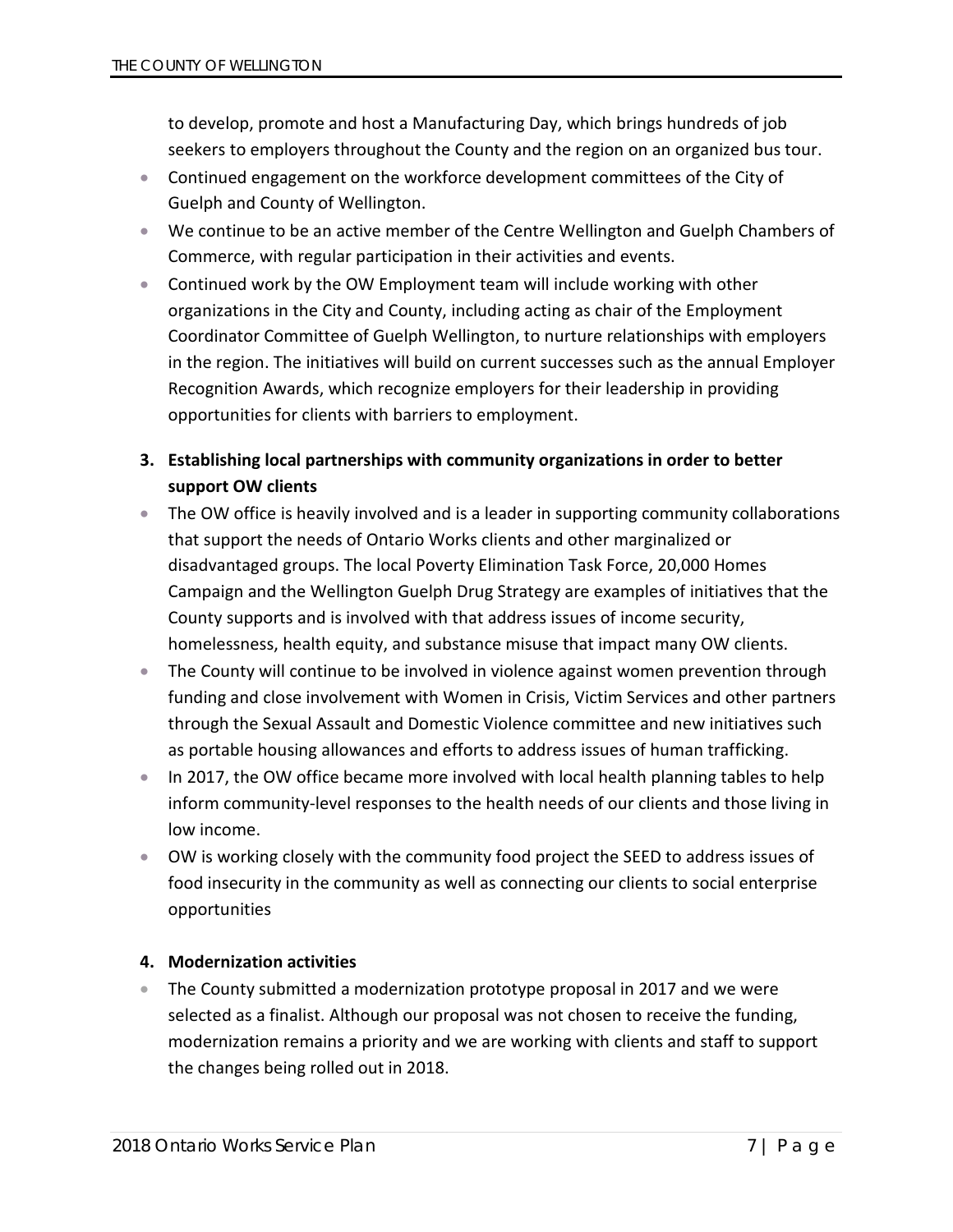- We have recently established a Modernization lead and a staff working group that includes a representative from each of our teams to support the successful implementation of changes and works to identify areas for administrative improvement.
- The County of Wellington is a member of the provincial Service Delivery Modernization Working Group and is working to share ideas and best practices with other CMSMs and the Province.
- OW Accounting staff are active members of the core OW Reloadable Payment Card Working Group, and the DBD for Third Parties and e-Statements OW Field Working group at the provincial level. These groups meet bi-weekly and our staff are actively providing input and staying informed on the development of these initiatives in order to facilitate their implementation at the County.
- Staff are actively using the SLACK online discussion platform to share ideas and communicate with other CMSMs on modernization initiatives and changes planned for 2018.

We are implementing the use of mobile technology through web-enabled tablets to engage with clients to collect feedback, complete assessments and to use in workshops. The OW office also continues to play a lead role in bringing together local Employment Ontario agencies to better integrate employment services and ensure that services are in place to meet the needs of those facing multiple barriers to employment and education. This is detailed further in Section 4: Action Steps and Resources.

# <span id="page-8-0"></span>**2** Environmental Scan

# <span id="page-8-1"></span>Analysis

This section of the OW Service Plan provides an analysis of 2017 outcomes, the current political climate, a description of the 2017 OW caseload, a summary of the local labour market, and information regarding community engagement activities.

The priority at the beginning of this planning cycle had been placed on employment-related outcomes as staff became more comfortable with a stabilized technology platform, SAMS. The province also placed a high priority on validating the integrity of the SAMS data and the associated reports, and this has been helpful in managing programme outcomes. There are still some issues and questions related to the timing of the data capture of certain measures as well as whether subsequent modifications to the data after the report run date are credited towards outcome achievement.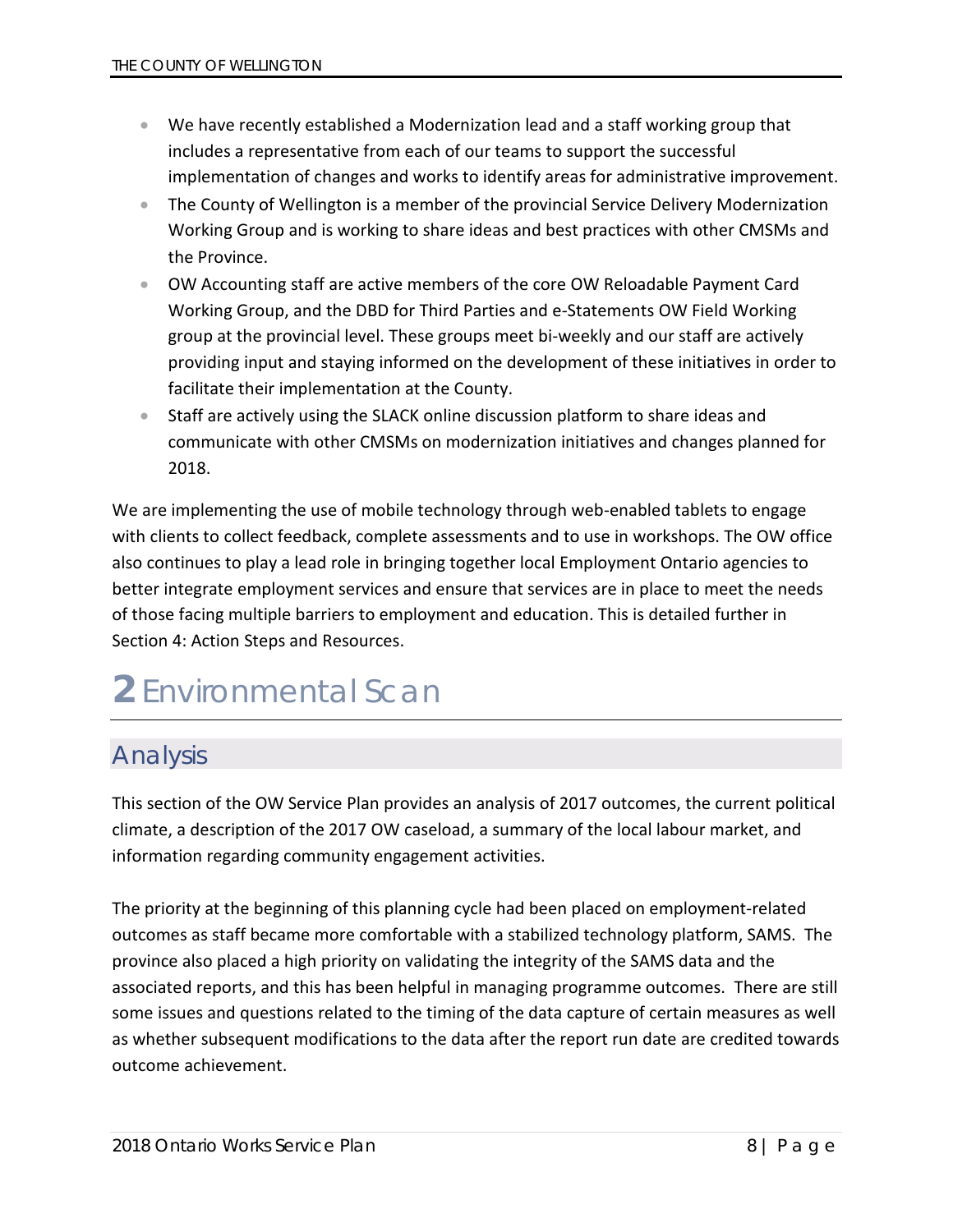With the stabilization of SAMS, there have been increased efforts in the area of file auditing and review to ensure the integrity of benefits delivery. Increased focus on employment and outcomes, as well as accuracy and quality are positioning us well to have a strong focus on supporting staff in case management in 2018.

In 2017, we established outcome targets through our Service Contract with MCSS. We were successful in exceeding the target related to the percentage of the caseload with employment income, achieving 14.64%. In the category of average amount of employment earnings reported by clients on a monthly basis, we exceeded our target, achieving \$784. In the percent of terminations exiting to employment, we came in under our target, achieving 22.5%.

#### **2017 Outcomes and 2018 Baseline Forecasts**

| <b>Measure</b>                                    | 2017<br><b>Target</b> | 2017<br><b>Average</b> | 2018<br><b>Baseline</b> | 2018<br><b>Target</b> |
|---------------------------------------------------|-----------------------|------------------------|-------------------------|-----------------------|
| 1 - Average Employment Earnings                   | \$730                 | \$784                  | \$784                   | \$808                 |
| 2 - Percent of Caseload with Employment Income    | 13.73%                | 14.64%                 | 14.64%                  | 14.86%                |
| 3 – Percent of Terminations exiting to employment | 25.38%                | 22.50%                 | 22.50%                  | 22.83%                |

### <span id="page-9-0"></span>**Narrative**

#### **1: Average Amount of Employment Earnings for Participants with Earnings**

The County of Wellington exceeded last year's target of \$730. The 2017 average will be used as the baseline for 2018, and a 3% improvement is forecast. This target was selected in consideration of the recent increase to the minimum wage and strong performance in the first two months of 2018 that we anticipate will continue over the course of the year.

#### **2: % of Caseload with Employment Income**

The County of Wellington surpassed last year's target of 13.73%. The average percentage of cases reporting employment income in 2017 was 14.64%. The 2017 average will be used to establish a baseline for 2018 with a 1.5% improvement forecast. Our performance in this outcome area continues to be strong, exceeding the 2017 provincial average of 12.96%.

#### **3: % of Terminations Exiting to Employment**

The baseline has been set based on our 2017 average in this area at 22.5% with a forecasted improvement of 1.5% moving forward. While the County of Wellington did not meet the 2017 target of 25.38%, this is an area where Wellington has consistently out-performed the provincial average, which in 2017 was 14.87%. We also out-performed our neighbouring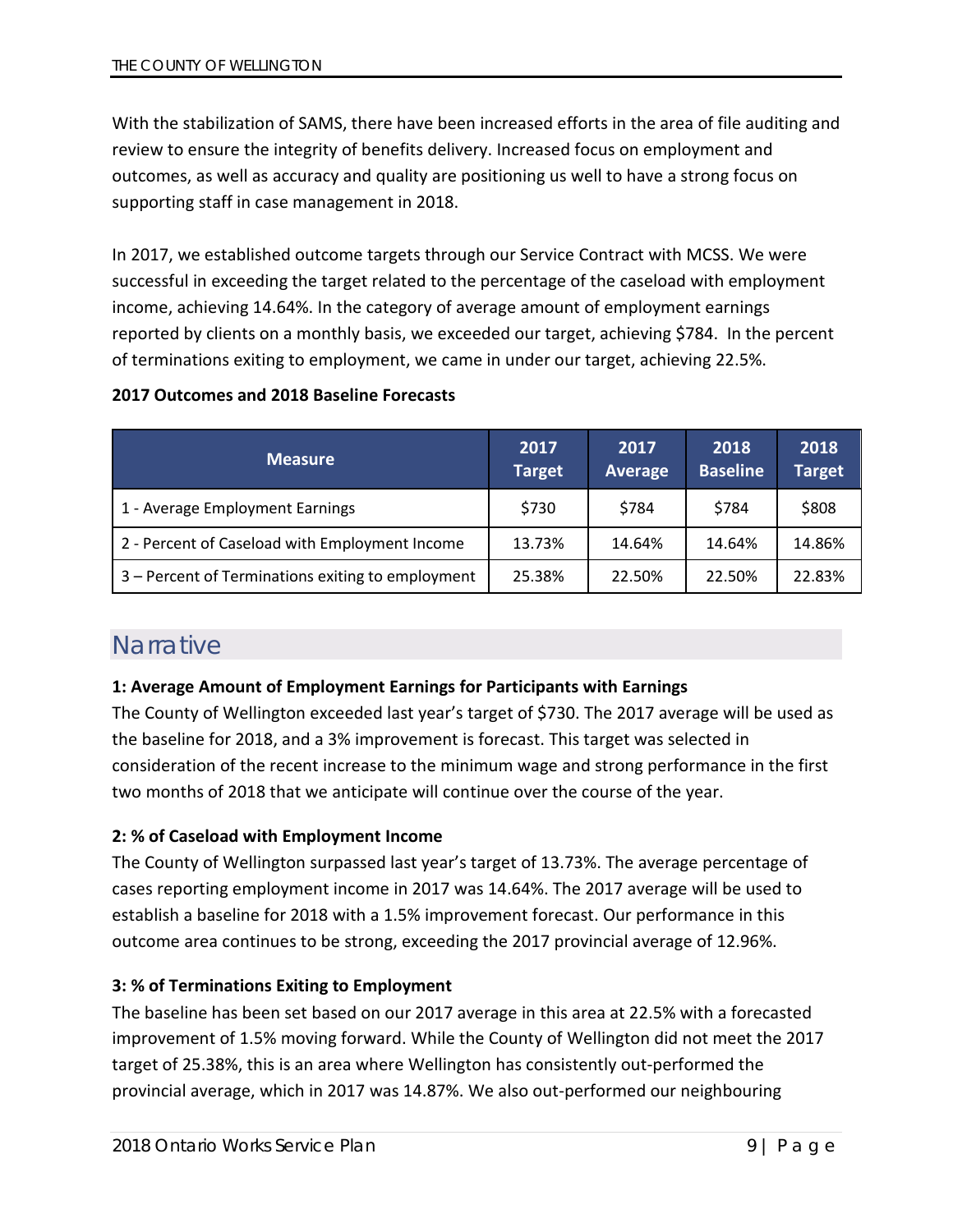CMSMs whose collective quarterly average in this area was 16.86% in 2017. Reasons for our success in this area include diligent work by our Employment team to link clients to jobs, attention to follow-up by caseworkers with clients at the time of file closure and a strong local labour market.

## <span id="page-10-0"></span>External Influences

The Ontario government's commitment to increase the minimum wage culminated in a rate increase from \$11.60 in October 2017 to \$14.00 in January 2018. We will continue to monitor the impact of the minimum wage increase and changes to Ontario's employment and labour laws over the course of 2018. We anticipate that these recent and continued increases will positively impact those on our caseload who are employed in positions paying minimum wage and will strengthen performance in the outcome measures associated with employment earnings.

The Liberal Government's 2018 budget announced significant social assistance reforms intended to be implemented over the next three years that would significantly change the delivery of social assistance. However, with the upcoming election, the implementation of those measures hinges on its outcome. Through our work with the Ministry, we do anticipate that a number of modernization initiatives will continue regardless, and these include DBDs and

electronic statements for vendors, the SA Verification Portal, changes to the OW Statement of Assistance and work to implement the MyBenefits mobile application.

# <span id="page-10-1"></span>Caseload Description

The following table provides a description of the County of Wellington's OW caseload over the past three years and forecasts for 2018. The 1% increase in the overall caseload predicted for 2018 is smaller than in previous years as a result of recent increases to the minimum wage and consideration of the overall provincial Ontario Works caseload forecast. Small caseload growth is anticipated to continue due to the continued structural changes in the labour market and the mismatch between employer expectations of prospective employees and the skill level of many of our clients, as well as provincial changes related to child support, earnings exemptions and asset level changes may also serve to place slight upward pressure on caseload growth as more households will meet and retain programme eligibility criteria.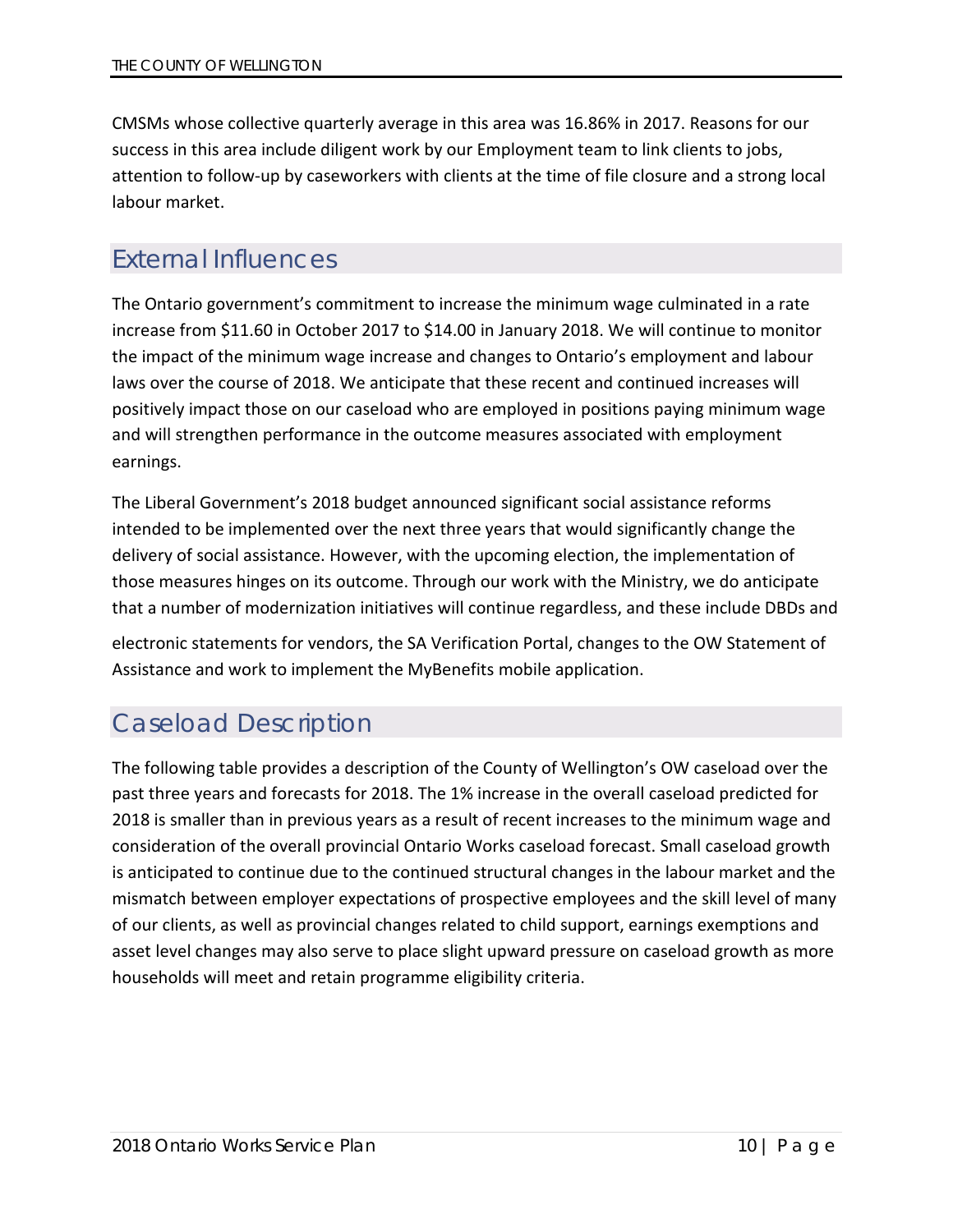| <b>Caseload</b>                                               | 2015 Actual        | 2016 Actual        | 2017 Actual        | 2018<br><b>Forecast</b> |
|---------------------------------------------------------------|--------------------|--------------------|--------------------|-------------------------|
| Average monthly total caseload                                | 2,082 <sup>1</sup> | 2,106 <sup>2</sup> | 2,093 <sup>3</sup> | 2,114                   |
| Average monthly number of<br>ODSP participants (voluntary)    | 14                 | 43 <sup>4</sup>    | 56 <sup>5</sup>    | 57                      |
| <b>Demographic Variable</b>                                   | <b>Dec 2015</b>    | <b>Dec 2016</b>    | <b>Dec 2017</b>    | % Change                |
| <b>Number of Cases</b>                                        | 2,044              | 2,056 <sup>6</sup> | 2,0687             | 0.60%                   |
| Total # of People                                             | 3,459              | 3,463 <sup>8</sup> | $3,631^{9}$        | 4.9%                    |
| # of Dependents Aged 0-6                                      | 71910              | 63511              | 66512              | 4.7%                    |
| Singles <sup>13</sup>                                         | 64%                | 65%                | 62%                | $-3.0%$                 |
| <b>Sole Support Parents</b>                                   | 29%                | 28%                | 31%                | 3.0%                    |
| <b>Couples with Dependents</b>                                | 5%                 | 6%                 | 6%                 | 0%                      |
| <b>Demographic Variable</b>                                   | <b>Dec 2015</b>    | <b>Dec 2016</b>    | <b>Dec 2017</b>    | % Change                |
| Couples without Dependents                                    | 2%                 | 2%                 | 2%                 | 0%                      |
| Active LEAP participants -<br><b>Average Monthly Caseload</b> | $11^{14}$          | $34^{15}$          | $31^{16}$          | $-8.8%$                 |
| Months on Assistance $-$ City of<br>Guelph <sup>17</sup>      | 23.3               | 23.3               | 24.1               | 3.4%                    |
| Months on Assistance - County<br>of Wellington <sup>18</sup>  | 24.3               | 23.96              | 24                 | 0.2%                    |

<span id="page-11-0"></span> <sup>1</sup> OW SAMS Transition Performance Report (Preliminary Caseload) – March 2016

<span id="page-11-1"></span><sup>2</sup> OW SAMS Performance Report (Preliminary Caseload) – Average Total Caseload December 2016

<span id="page-11-2"></span><sup>3</sup> OW SAMS Performance Report (Preliminary Caseload) – Average Total Caseload December 2017

<span id="page-11-3"></span><sup>4</sup> December 2016 OW Social Assistance Operations Performance Report

<span id="page-11-4"></span><sup>5</sup> December 2017 OW Social Assistance Operations Performance Report

<span id="page-11-5"></span><sup>6</sup> OW SAMS Performance Report (Preliminary Caseload) –Total Caseload December 2016

<span id="page-11-6"></span><sup>7</sup> OW SAMS Performance Report (Preliminary Caseload) – Total Caseload December 2017

<span id="page-11-7"></span><sup>8</sup> December 2016 OW Social Assistance Operations Performance Report

<span id="page-11-8"></span><sup>9</sup> December 2017 OW Social Assistance Operations Performance Report

<span id="page-11-10"></span><span id="page-11-9"></span><sup>&</sup>lt;sup>10</sup> SAMS Integrated Case Summary Report December 2015<br><sup>11</sup> 255 and 788 CRS 100M Integrated Case Summary Reports December 2016

<span id="page-11-11"></span> $12$  255 CRS 100M Integrated Case Summary Report December 2017 and 788 CRS 100M Integrated Case Summary Report November 2017

<span id="page-11-12"></span><sup>&</sup>lt;sup>13</sup> Figures for 2016 and 2017 for Singles, Sole Support Parents, Couples with and without Dependents - February 2018 Caseload at a Glance Report

<span id="page-11-13"></span><sup>&</sup>lt;sup>14</sup> This number accounts only for September 2015. Data for the LEAP programme through SAMS was not available or unreliable for other months.

<span id="page-11-14"></span><sup>&</sup>lt;sup>15</sup> January 2017 CRS 310M Employment Assistance Participant Progress Report

<span id="page-11-15"></span><sup>&</sup>lt;sup>16</sup> January 2018 CRS 310M Employment Assistance Participant Progress Report

<span id="page-11-16"></span><sup>&</sup>lt;sup>17</sup> Figures are from 255 CRS 100M Integrated Case Summary Reports from December of each year

<span id="page-11-17"></span><sup>&</sup>lt;sup>18</sup> Figures are from 788 CRS 100M Integrated Case Summary Reports from December 2015 and 2016 and November 2017 (December 2017 data was not available)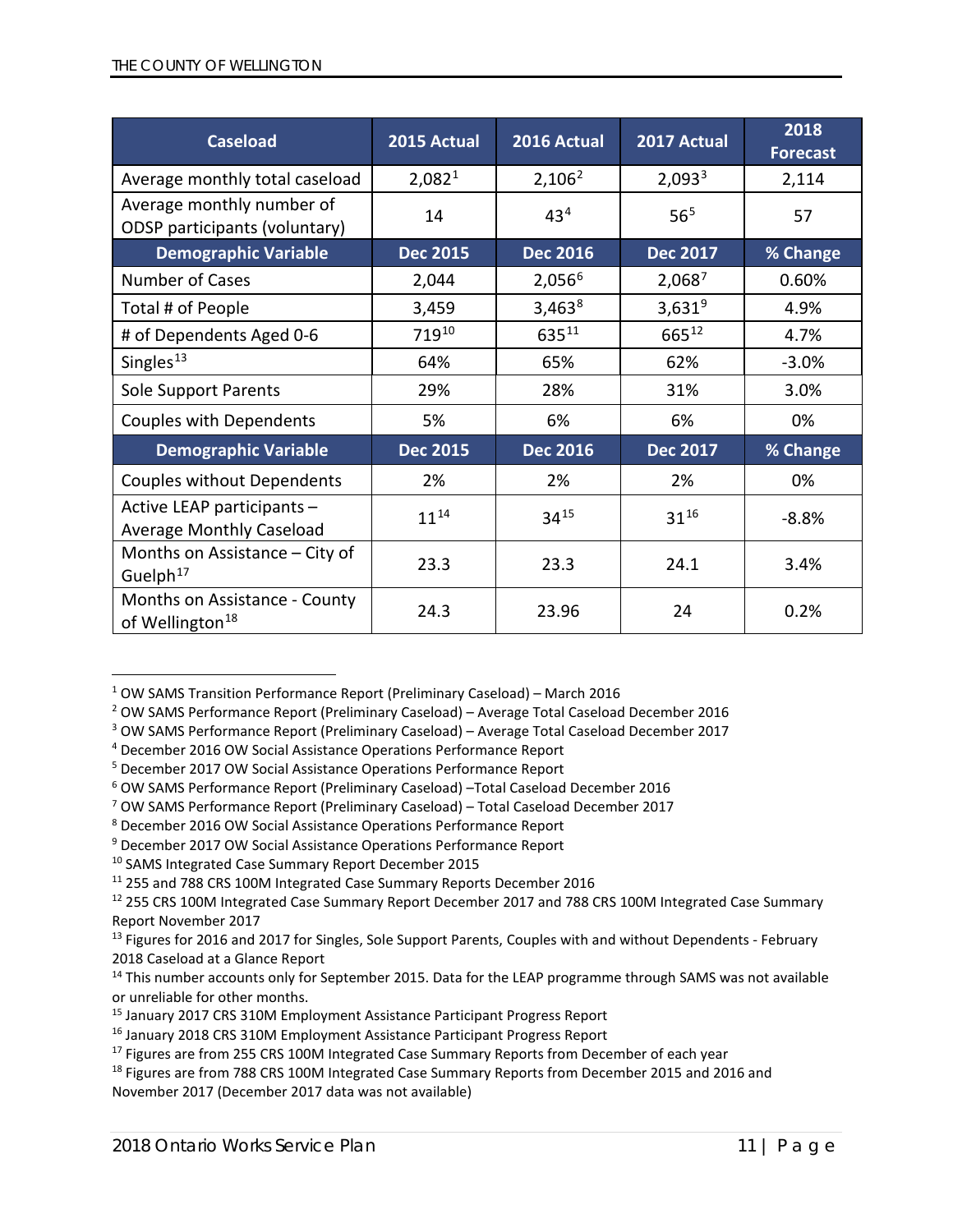

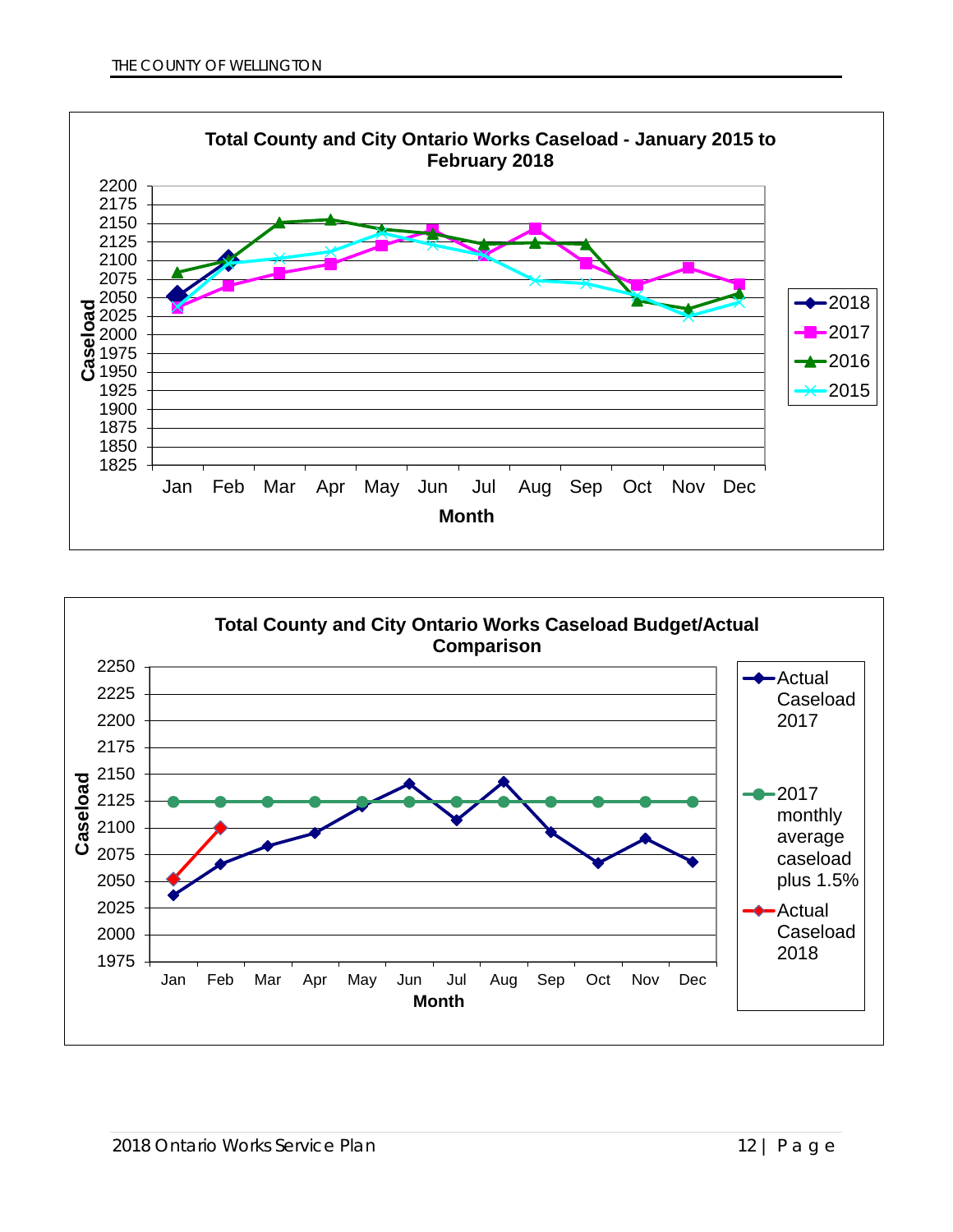The graphs above indicate caseload trends for the County of Wellington and the City of Guelph (combined) since 2015 (Source: OW SAMS Performance Report, February 2018). Although the caseload has been slowly increasing year over year, it tends to follow a typical pattern of increasing over the winter to a high point in the spring and summer and then declining to a low point in the fall. This is most likely attributable to seasonal changes in the employment market.

|              | 2011 | 2012 | 2013 | 2014 | 2016 | 2017 |
|--------------|------|------|------|------|------|------|
| 0-5 months   | 40%  | 39%  | 41%  | 36%  | 30%  | 26%  |
| 6-12 months  | 20%  | 20%  | 19%  | 20%  | 17%  | 21%  |
| 13-24 months | 20%  | 17%  | 16%  | 18%  | 20%  | 19%  |
| 25-59 months | 16%  | 19%  | 19%  | 19%  | 22%  | 23%  |
| $60+$ months | 4%   | 5%   | 5%   | 7%   | 11%  | 12%  |

### **Months Receiving Assistance as a Percentage of the Caseload[19](#page-13-0)**

### **Months Receiving Assistance- Total Counts**

|              | 2011 | 2012 | 2013 | 2014 | 2016 | 2017 |
|--------------|------|------|------|------|------|------|
| 0-5 months   | 739  | 719  | 792  | 694  | 637  | 525  |
| 6-12 months  | 362  | 360  | 363  | 398  | 366  | 430  |
| 13-24 months | 357  | 323  | 312  | 360  | 410  | 380  |
| 25-59 months | 299  | 352  | 362  | 369  | 461  | 464  |
| $60+$ months | 76   | 90   | 112  | 136  | 224  | 254  |

Historically, the OW caseload has seen shifts in this measurement, with an increasing proportion of OW participants relying on OW assistance for a longer length of time. The proportion of cases that have been receiving assistance for longer than 2 years has continued to rise, increasing from 33% to 35%. For an increasing number of clients, the OW programme has shifted from a short-term emergency service to a longer-term financial support programme.

Our intentions in 2018 include preparing an in-depth caseload summary to examine our client demographics to help us prepare for the next planning cycle. To this end, we have undertaken an analysis of client barriers and challenges through analyzing a sample of client scores from the Full Single Adult SPDAT assessment to better inform service delivery and staff training.

<span id="page-13-0"></span><sup>&</sup>lt;sup>19</sup> December 2017 255 and November 2017 788 Integrated Case Summary Reports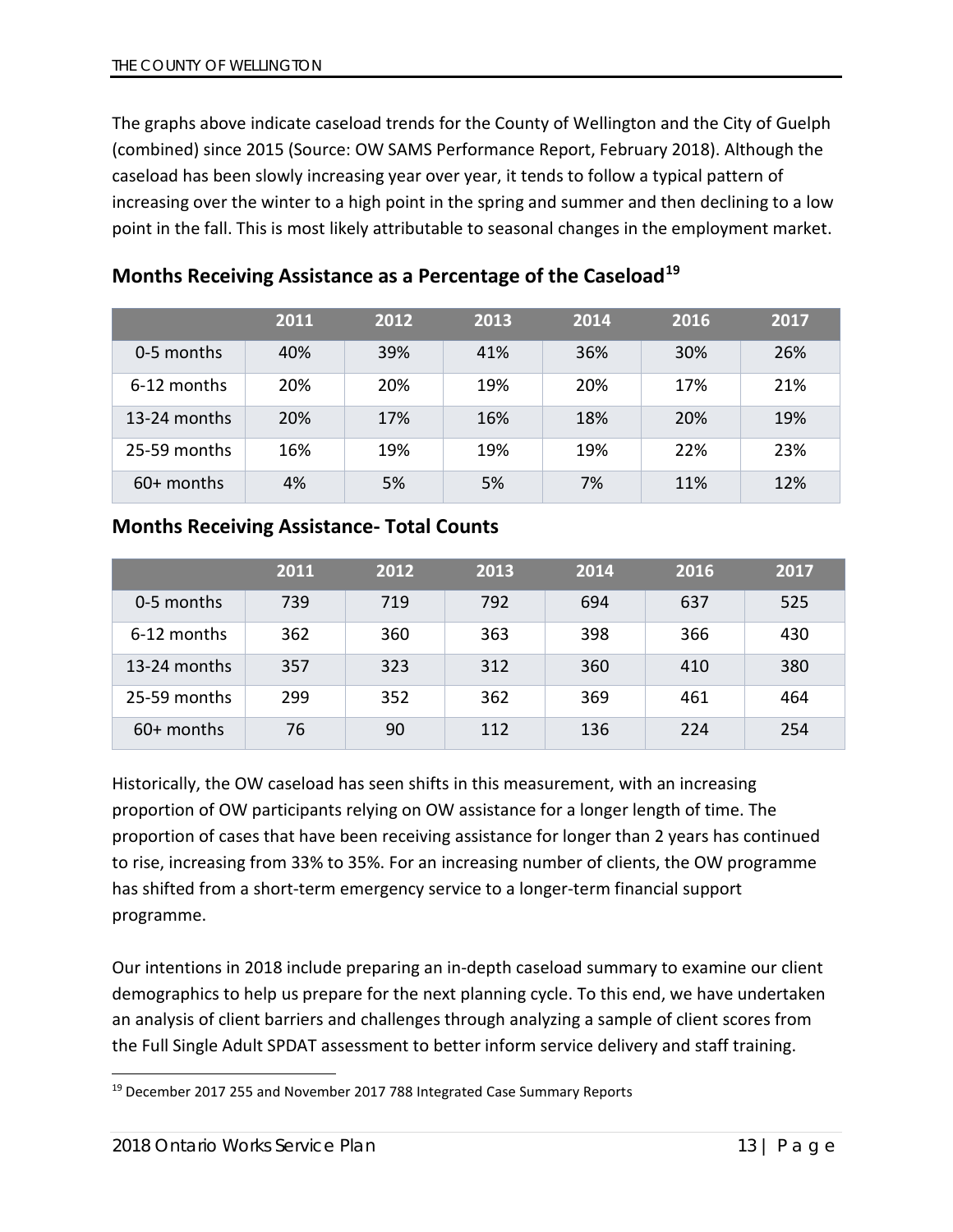The Service Prioritization Decision-making Assessment Tool is a survey that assesses a client's well-being across 15 different areas, including housing, mental health and physical health.

## <span id="page-14-0"></span>Local Labour Market

The average unemployment rate for the Guelph CMA was 5.4% in in 2017, up from 4.9% in 2016. Despite this 0.5% increase, the unemployment rate for the County of Wellington, including the City of Guelph, remained lower than the provincial and federal average unemployment rates in 2017.

A significant skills mismatch continues to take place locally whereby unemployed workers with low skill sets cannot find work or are caught in the 'find employment only to lose employment cycle,' while at the same time there exists a remarkable and unanswered demand for highly skilled workers. This is particularly evident within the County of Wellington where employers have continued to note the difficulty they experience in attracting qualified workers from beyond the County. To complicate the skills mismatch, the lack of public transportation and affordable housing continue to present challenges for both employers and workers in the County. The City of Guelph continues to see industrial areas not fully serviced by public transit to match afternoon or night shifts, but this is changing as some manufacturers have begun to adjust work shifts around transit schedules.

According to the January 2018 EmployerOne survey conducted by the Workforce Planning Board of Waterloo Wellington Dufferin, sectors leading job growth in 2017, by number of hires in Waterloo, Wellington, and Dufferin include: Manufacturing (1,966), Healthcare and social assistance (1,864), and Public administration (886). Local labour market growth is expected in the year ahead based on the following 2017 highlights:

- Xinyi Glass Limited of China announced in April of 2018 a plan to build a \$450 million manufacturing facility in Guelph-Eramosa township. They plan to begin production by 2020 and are expecting to hire 400 new employees, most of a technical nature.
- Mirexus Biotechnologies has begun the construction of a new manufacturing and research facility in Guelph in late 2017. The facility plans to be operational by June 2018.
- Linamar of Guelph continues to grow with the announcement of a \$49 million federal investment in manufacturing technologies. The investment is expected to create 1,500 new jobs, mostly in Guelph.
- Polycorp Ltd. in Elora is in expansion mode, after a \$14.5 million investment in 2016 and being awarded an additional \$2.5 million from the province in 2017. While the expansion is expected to create 26 new jobs by 2022, the company continues to experience challenges in filling available positions.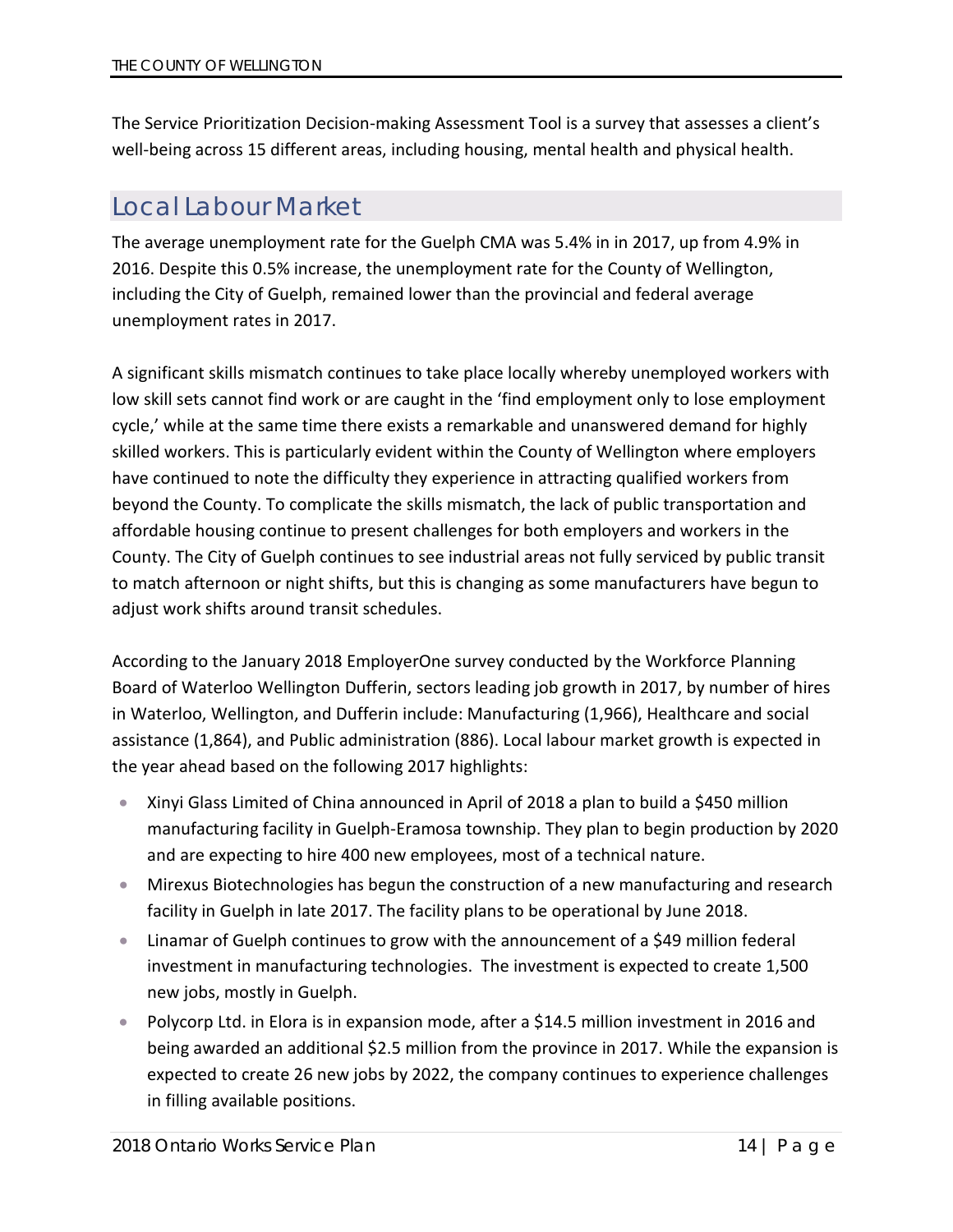- Pintar Manufacturing has relocated to Erin from Mississauga with the acquisition of the dormant Guardian plant. Open in August 2016, they are still not a capacity due to a lack of applicants suited for the available roles, and lack of transportation and local affordable housing.
- Guelph's Stone Road Mall is currently feeling pressure with the loss of Sears Canada. While this loss has had a negative impact on the employment prospects of our caseload, the mall has attracted several large national retailers which may offer new opportunities in the retail sector locally. Where possible, our Employment Team will work with employers and our economic development colleagues to directly connect and support appropriate OW clients to these opportunities.
- The ongoing site and expansion of the Groves Memorial Hospital in Fergus is attracting employment for local skilled trades during the construction phase. A shortage of skilled construction trades is being felt across the County due to large infrastructure projects such as this hospital expansion.

## <span id="page-15-0"></span>Community Engagement

At every level of the organization, OW staff continue to be involved in the community through collaborative work and meaningful partnerships. Investing in these activities strengthens our connection to the local community, region and province, enabling us to stay informed on issues that impact the delivery of our services. These efforts also lead to client service improvements as we plan, coordinate and integrate human services at a community level. A few collaborative efforts are highlighted below.

### <span id="page-15-1"></span>Housing

The OW programme is highly integrated with the delivery of homelessness related programmes and supports, which have proven highly beneficial in helping OW and ODSP clients maintain or obtain housing. Building on the momentum of the 20,000 Homes campaign and the 2016 Point in Time (PiT) Count, we are conducting a PiT Count in April to understand the extent of homeless in Guelph and Wellington, as well as gain insight into changes in homelessness at a community level. In the delivery of Housing First programmes, we work to ensure that supports are delivered in a wrap-around manner for clients in order to increase their success in maintaining housing. OW caseworkers flag issues of housing instability as early as possible and they ensure that clients are assisted seamlessly in accessing the prevention supports available in our community.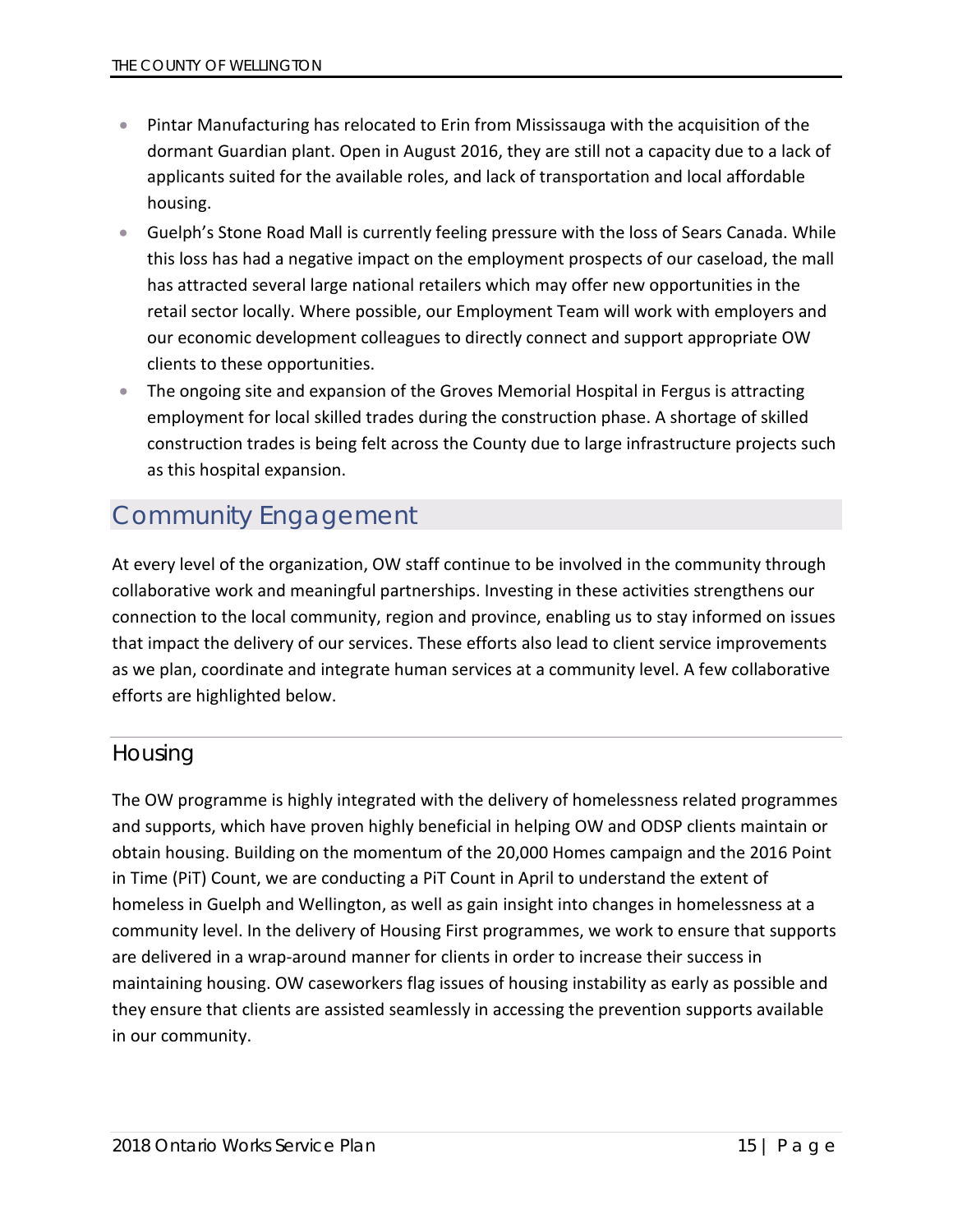### <span id="page-16-0"></span>Income

With the understanding that many individuals and families in Guelph Wellington, including those working full time, face challenges related to inadequate income, our staff have been supporting social assistance reform advocacy through involvement with the local PTF. In 2017, the OW Family Support Team worked with the Housing Services and Children's Early Years divisions as well as the local ODSP office and the YMCA Teenage Parents Program to offer support to those clients in accessing child support. We continue to monitor the impacts of the provincial changes to family support announced in 2016. With the recent increase to minimum wage in January 2018, we are also monitoring the impact of this change on clients with respect to employment earnings and income.

### <span id="page-16-1"></span>Food Security

In partnership with local townships and Wellington Dufferin Guelph Public Health, the OW office in Fergus continued the delivery of the Market Bucks programme, where OW and Settlement Services clients in Wellington North and Minto were provided farmer's market vouchers. This allowed OW and Settlement Services clients to purchase fresh and healthy food in a manner that maintains dignity and builds community. The Market Bucks programme is now in its fourth year and saw increased usage and higher voucher redemption rates compared to previous years. The County is also supporting the City of Guelph's Smart Cities application for federal funding, with a focus on food, including food insecurity at the local level. In 2017, the County became more involved with a local community food project, the SEED, which delivers community programs and advocates to address the causes and effects of food insecurity. The County is involved as a member of the SEED's steering committee and is working with the organization to involve youth in receipt of OW in their social enterprise initiatives, including the Guelph Youth Farm and Community Food Markets. These programs are both addressing food insecurity and providing OW clients with meaningful employment opportunities.

### <span id="page-16-2"></span>Health

In early 2015, three oral health programmes for low income children were integrated into one rebranded public oral health programme to simplify and streamline access. This integration included the social assistance dental programs for children. The OW office continues to be involved with the local Oral Health Action Committee in order to ensure the needs of our clients are understood and continue to be met. The Committee brought forward a Dental Health Access Resolution to Guelph City Council in early 2018, which was approved in April. The resolution mobilizes and commits the City of Guelph to advocate for dental health access for low-income adults and seniors at the municipal and provincial levels.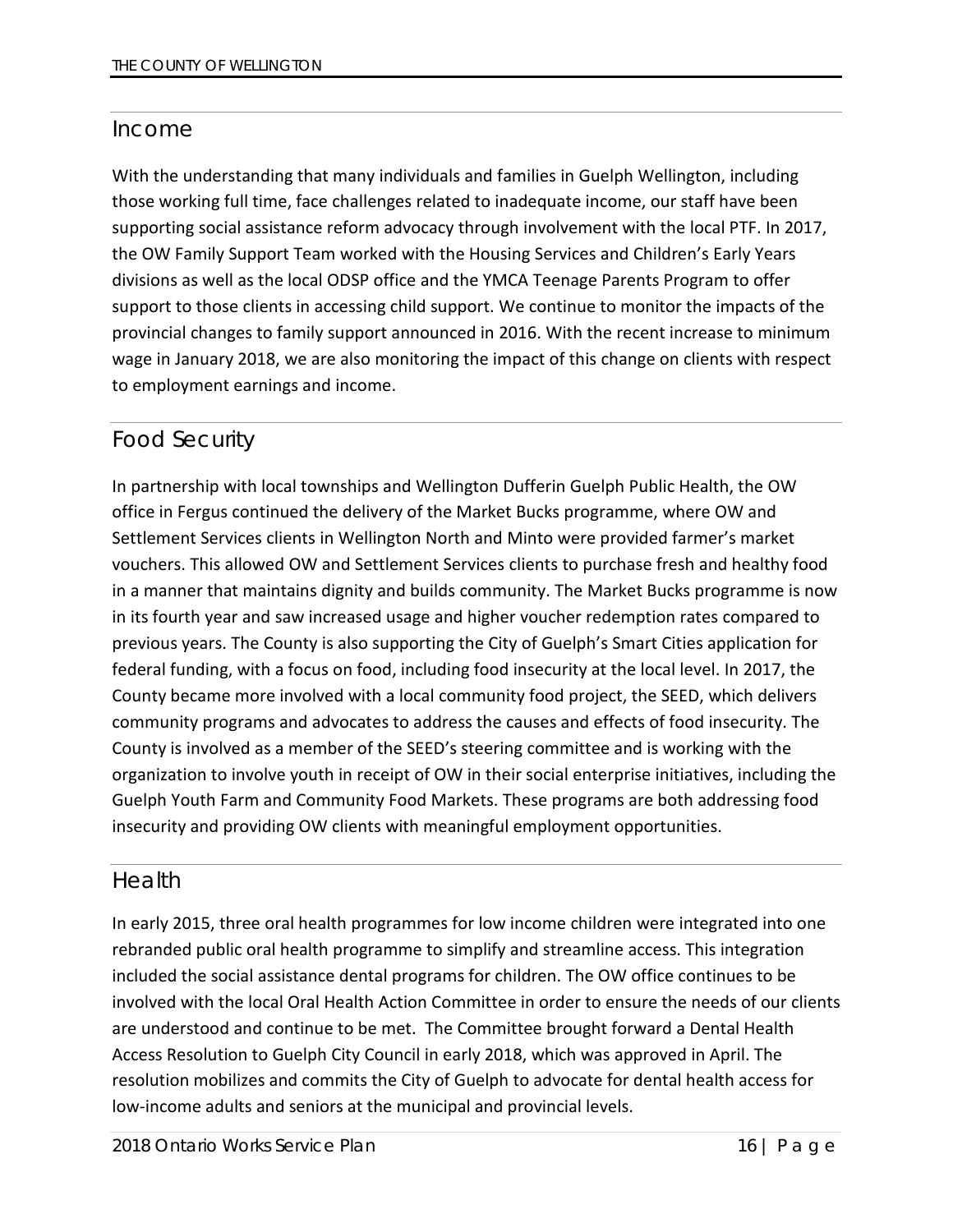The OW office is also an active partner with the Wellington Guelph Drug Strategy. The Drug Strategy is a multi-stakeholder group that addresses issues related to substance misuse. In 2018 key priorities of the Drug Strategy include:

- Supporting the community opioid strategy
- Continuing to support the work of the local Drug Treatment Court
- Supporting the work of the Rapid Access Addiction clinic which is now open two days per week and is seeing increased demand for services from the community
- Supporting the work of the Supported Recovery Room which opened in early 2018 to provide a low-barrier intervention for community members to sleep and recover from cyclical substance use

### <span id="page-17-0"></span>Integrated Service Planning

The County Social Services Department supports coordinated service planning at a community level. A key initiative in this area is the Toward Common Ground (TCG) project, which has moved beyond Trillium funding and is now being sustained by the community. TCG has brought together 12 key human and social service organizations in the community to build a sustainable model for integrated human service planning. TCG launched the Data Portal in late 2017, which contains population-level data and information about social and health wellbeing in Guelph and Wellington. It has also partnered successfully with the Guelph Community Foundation on the launch of the Guelph and Wellington County Vital Signs report. TCG provides leadership on moving the community forward on key priority areas. Access to data, reports and opportunities for collaboration through TCG helps us advance our goals.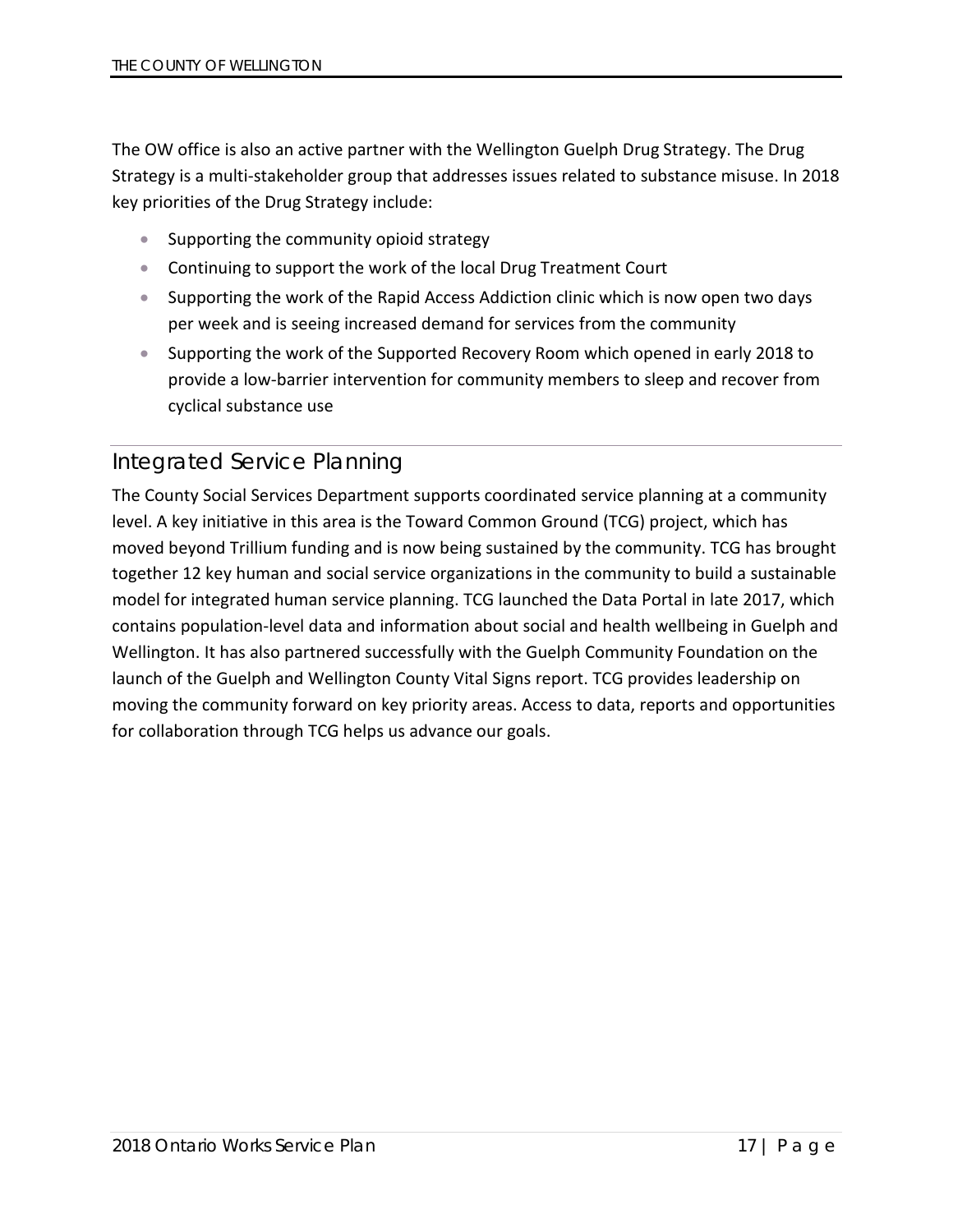# <span id="page-18-0"></span>**3** Programme Management

### <span id="page-18-1"></span>Analysis of Resources + Service Delivery Rationale:

The organizational chart on page 20 provides an overview of the staffing resource allocations within Ontario Works. Major functions are described below with attention given to identifying potential risks, priority actions, and improvements.

The total number of full-time employees dedicated to Ontario Works functions was 65.15 FTEs as of January 1, 2018, with a staff to manager ratio of 8.15 including all levels of management. As of January 1, 2018, our case to caseworker ratio for the general caseload was approximately 103, and 94.5 when our intensive case management programmes are included.

Over the course of 2017, the delivery of homelessness-related programs and services was transitioned from OW to Housing Services. The two services, however, continue to be strongly integrated and staff continue to work together across divisions to support clients with housing needs.

Managers and staff continue to respond effectively to provincial policy changes through ongoing work to update and modify business processes and service delivery approaches. More specifically we plan to complete the following actions in 2018:

- Continuing to work with IT services to complete an update for our secondary CAAPS technology system to support case management, especially in the area of outcome plans
- Support the implementation of policy changes related to the 2018 provincial budget pending the outcomes of the provincial election
- Ongoing implementation of the OW Strategic Pathway that we finalized in 2017
- Roll-out of modernization initiatives in line with provincial direction, including DBDs and electronic statements for vendor payments

Currently, our Trainer and other expert staff continue to deliver SAMS training to both new and returning staff. Refresher sessions are also offered, with the goal of ensuring all staff are wellequipped and comfortable working in SAMS while we continue to meet the established service standards. In 2017, this training was increasingly targeted to key areas where staff required additional support. Additionally, the development of clearer client outcome pathways and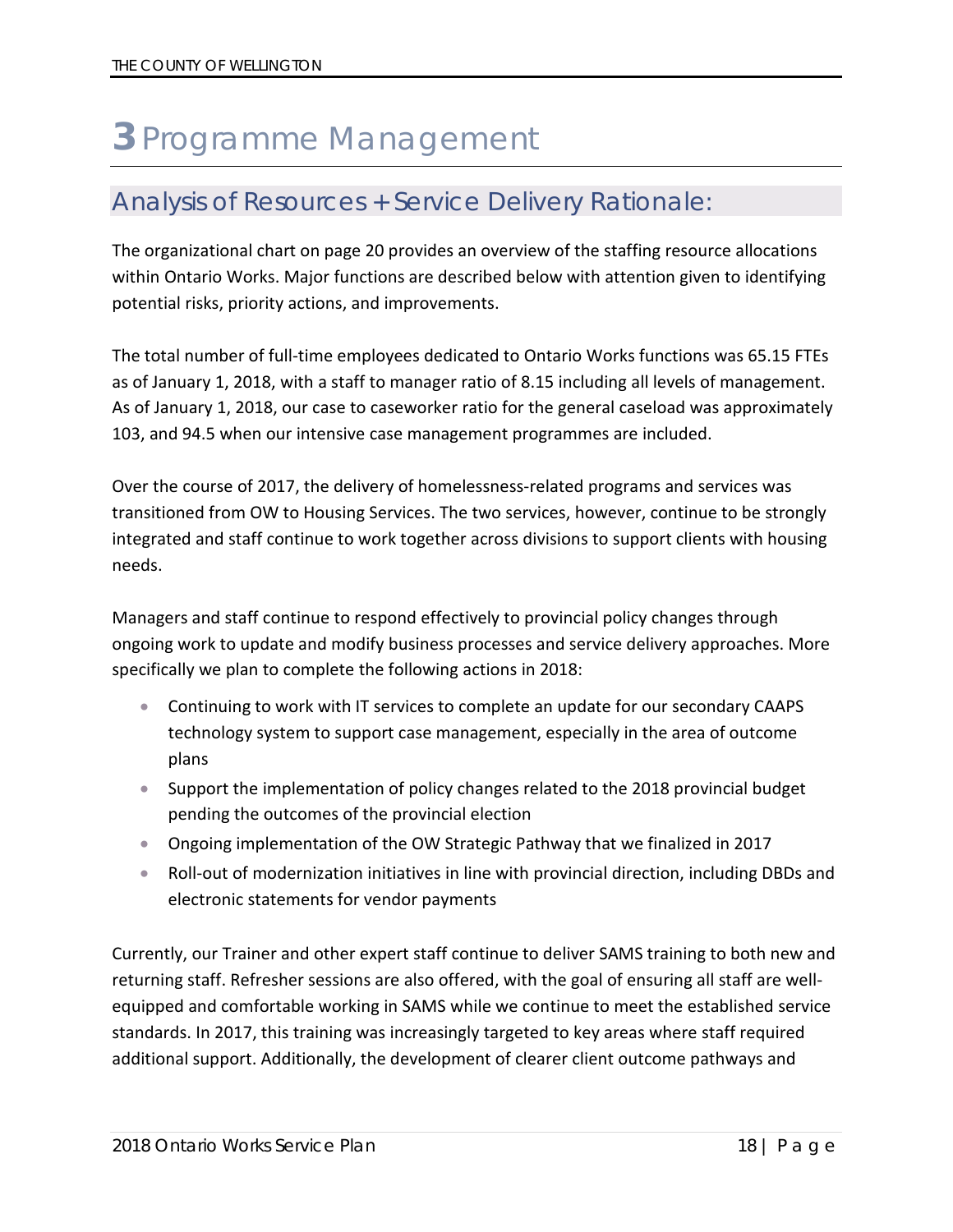supporting staff in adopting this case management approach is currently underway. In 2018, we plan to deliver the refreshed SAIL curriculum to all front line staff.

The Social Services Department, comprised of Children's Early Years, Housing Services and Ontario Works divisions, continued the process of integrating client reception and help services at our 129 Wyndham Street office in 2017. The development of tools and training related to integrated client service, as well as the service integration that is underway are significant undertakings that will take a phased approach. Consultation and communication at all levels of the organization, along with clients and the community is occurring throughout the process. Integration efforts continue in 2018, with a focus on the delivery of training to front line staff. The County continues to implement changes to the configuration of our office spaces to bring social services staff more closely together. We are also preparing for the launch of a social services help centre at our 129 Wyndham Street North office by ensuring that we are better equipped to assist clients in navigating services across a number of areas.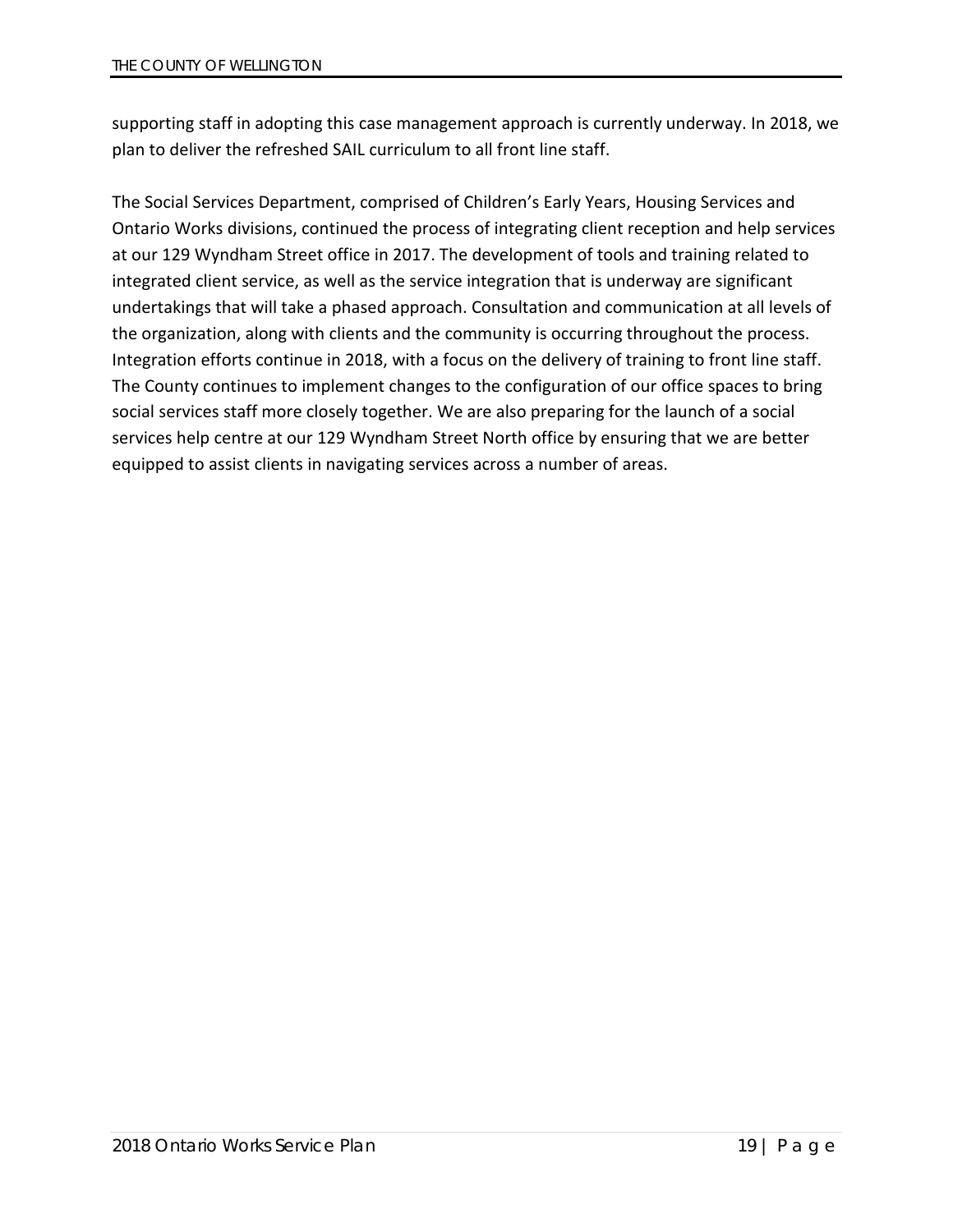### County of Wellington Ontario Works Organizational Chart

<span id="page-20-0"></span>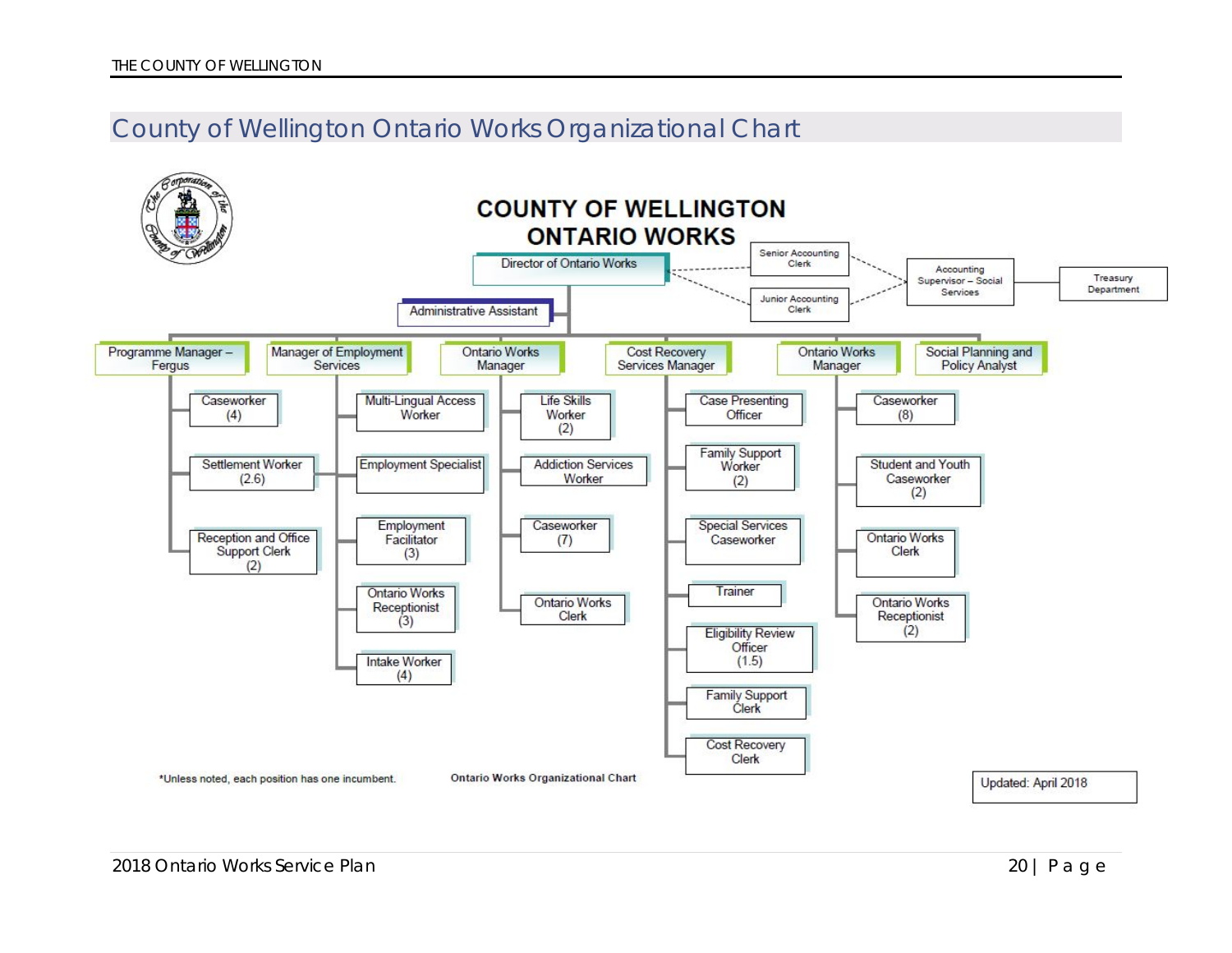# <span id="page-21-0"></span>Intake Services

Applicants for Ontario Works have three options to apply for assistance: **Call**: 1.800.265.7294 x 3390 or 519.837.2670 x 3390 **Click**: [www.ontario.ca/socialassistance](http://www.ontario.ca/socialassistance) **Visit**: Our main office at 138 Wyndham St N. Guelph ON

We continue to promote the online application for Ontario Works through various channels including our website, voice message system, and through community partners. It is worth noting that 2016 was the first year that the Social Assistance Operations Performance Report was used to obtain the number of Online Applications and the corresponding percentages. For the years prior to 2016 a manual internal tracking method was used. There was a slight decrease in the average percentage of online applications over the course of 2017 (20%), compared to the previous year at 23%. In 2017, we made changes to intake to make intake workers more accessible to clients in the client help centre area, with the goal of improving access to in person intakes to reduce barriers for those who struggle to apply online or by phone. In 2018, we continue to improve the phone and online access channels to ensure that we are responding to clients quickly and that they are well prepared for their appointment.



The majority of intakes continue to be completed over the telephone. Additionally, clients who have completed an online application are also contacted by telephone to confirm information and to schedule a Verification Interview as appropriate. In an effort to streamline access, enhance customer service, and provide efficient responses to callers, we are exploring changes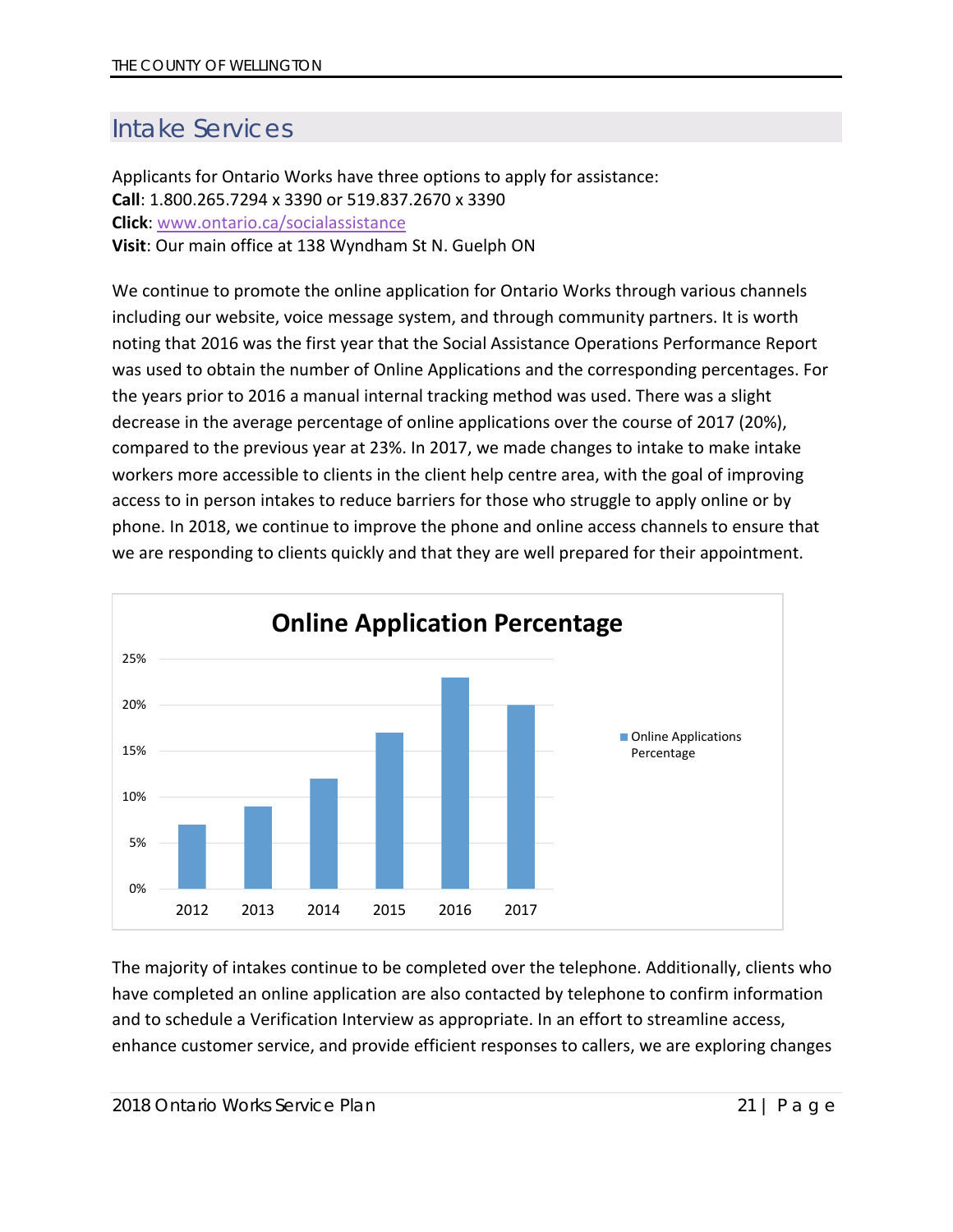to the phone system that would see an increase in the percentage of calls answered directly by our intake unit.

Our intake unit makes arrangements for interpretation services where needed for clients attending Verification Interviews. Caseworkers continue to have access to interpretation supports for their clients in the delivery of services. Our intake team also has primary responsibility for identifying cases where emergency assistance might be appropriate. The team works through their manager to refer these clients to either our Housing Stability team or directly to a caseworker for assistance. According to the December 2017 Social Assistance Operations Performance Report, the Intake Team responded to 2287 requests for assistance. Of the total number of requests received, 66.8% of the applications were found to be eligible. The remaining requests were either deemed ineligible, or the client voluntarily withdrew their application. These numbers do not include general inquiries or situations where an application for assistance was not initiated after a brief initial screening.

In reviewing the December 2017 Social Assistance Operations Performance Report for Wellington County as well as the Province, the local average number of business days from screening to a decision matches the provincial average at 5 days. Online applications represent 20% of the total number of applications compared to 26% for the provincial average. We continue to strive to make decisions on applications within 4 business days whenever possible; currently we meet this target 61% of the time, which is slightly lower than the provincial average of 63%.

# <span id="page-22-0"></span>Case Management Services

In 2017 we placed an increased emphasis on assisting participants with employment supports. Caseworkers worked hard throughout the first phase of this planning cycle to ensure that Outcome Plans and Two Year File Reviews are up to date, and managers have returned to regular file auditing. In 2018 our focus will be on continued work to develop client pathways and supporting the associated training needs of caseworkers and employment staff. We completed motivational interviewing training for all caseworkers in 2017, providing a solid foundation for case management focused on individual client needs in 2018.

Caseworkers continue to benefit from utilizing the Comprehensive Assessment and Action Plan System (CAAPS) to capture and monitor employment activities for OW clients. We continue to work with our IT department to enhance CAAPS and improve functionality, as working with the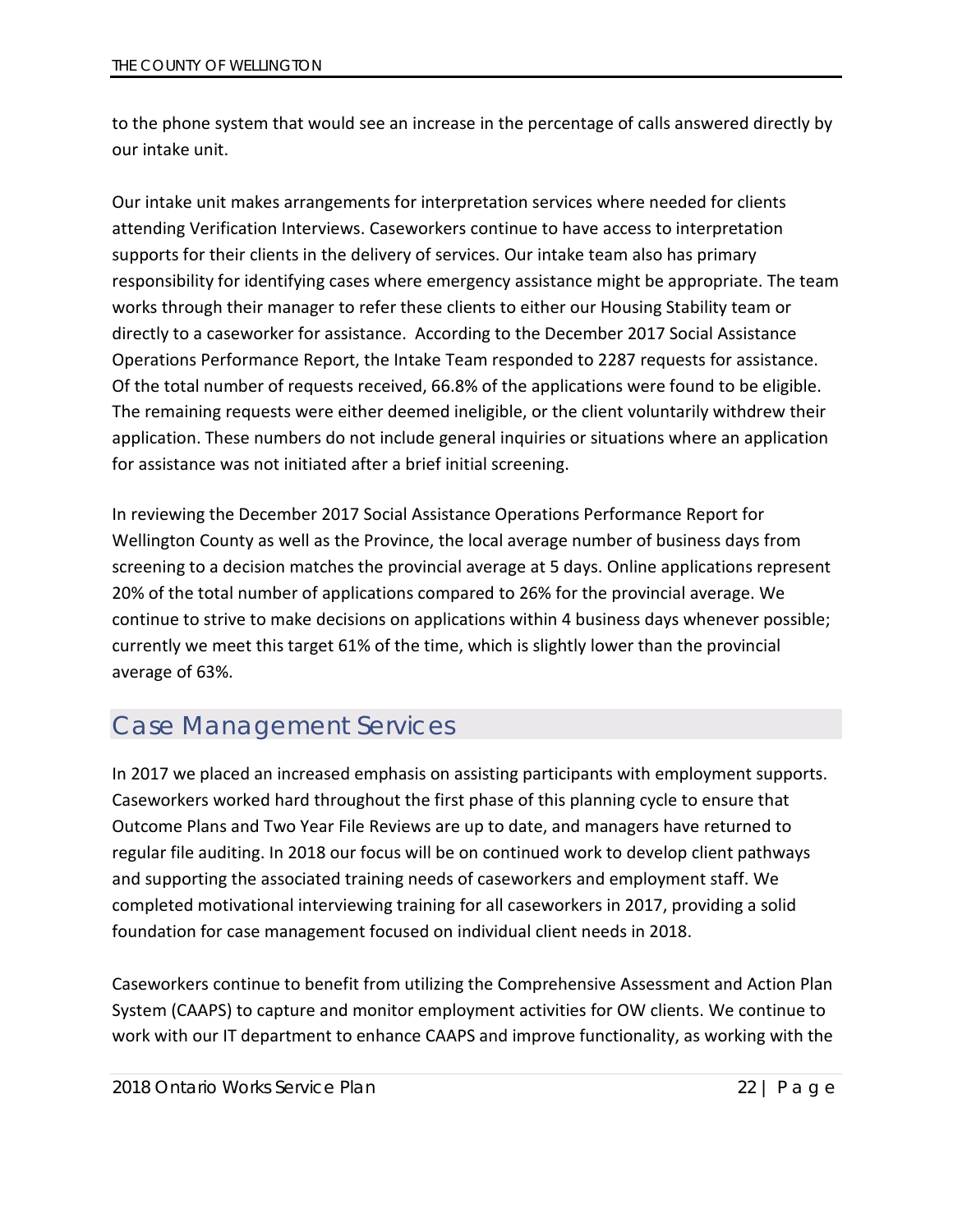current extracts from SAMS continues to be a challenge. We have connected with other CMSMs to explore how other jurisdictions are understanding and using data extracts, and we continue to move forward with a plan to complete case management enhancements by 2019. We have also completed a review and update of our provider management in SAMS and we are now working on implementing this concurrently with client outcome pathways for use by caseworkers.

To support a more participant-focused LEAP programme, we have purchased the required technology to allow us to access our computer network, including SAMS, from remote locations. This has enabled us to strengthen our partnerships in the community by allowing staff to maintain regular scheduled office hours at off-site locations. Staff can now more easily case conference with community partners and provide warm referrals to community supports. In 2017, we identified a lack of parenting resources for our LEAP clients in rural communities. To remove this barrier for clients, we purchased licenses for access to Triple P Online, a parenting tool that allows clients to complete the parenting portion of the program from home and at times convenient for them. We are monitoring the outcomes of this intervention over the course of 2018. Although recent provincial changes no longer require OW caseworkers to verify school attendance, our Student and Youth caseworkers continue to work closely with schools to support LEAP clients in achieving their academic goals.

# <span id="page-23-0"></span>Life Skills Programmes

The Addictions Services Initiative (ASI) is an intensive case management programme for clients struggling with substance misuse issues that prevent them from obtaining and maintaining employment. Clients who are interested in working on their addiction issues are referred to the ASI Life Skills Worker, who, in collaboration with Community Addiction Services (CADS), Stonehenge, and other addiction service providers, assists clients to get the treatment and support they need throughout their recovery journey. Once the client reaches the maintenance stage and has not relapsed for a substantial period, they are ready to be referred back to a general OW Caseworker to seek employment.

The Mental Health Life Skills programme also utilizes an intensive case management model for clients. Referrals to the Mental Health Life Skills programme are made by caseworkers when a client identifies that they are struggling with significant mental health issues that prevent them from gaining financial independence. Clients receive assistance with appropriate referrals to community mental health resources or for medical and psychiatric assessments that may assist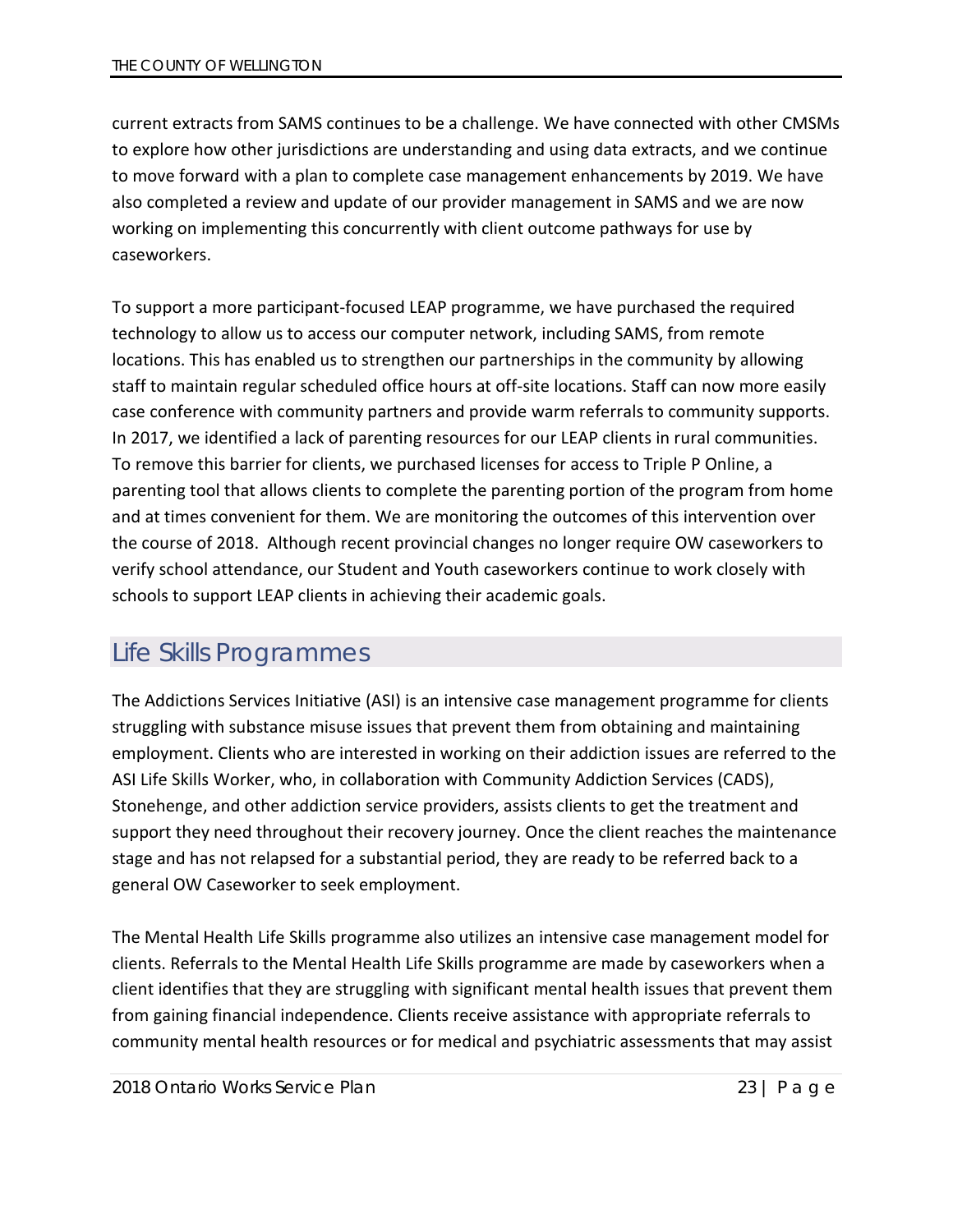the person in stabilizing their situation. Assistance is also provided to clients for completing ODSP applications where appropriate.

In an effort to standardize the referral process as well as track the progress of clients within each of these programmes, the County is exploring various tools and strategies to measure client needs and development. One part of this strategy includes an evaluation of the larger OW caseload to determine the level of need/functioning of clients and develop appropriate interventions to respond to these needs through ASI, Life Skills, or employment supports programming. The second part of this strategy includes implementing an ongoing evaluation tool to capture relative progress of clients within the ASI and Mental Health Life Skills programmes. Both parts of this programme will assist the County in better understanding the level of need of our clients, and stream our caseloads to appropriate, evidence-based interventions.

An annual ASI Service Plan is completed and submitted to the ministry. The service planning process gives us an opportunity to outline our service strategies, programme management functions, outcome monitoring, and partner linkages.

## <span id="page-24-0"></span>Fergus Social Services Office

The Social Services office in Fergus has been open since April 2012, providing County residents access to a variety of social services, including OW and Settlement as a primary focus. The office continues to host other social services including child care, social housing, and ODSP supports. Specialized workers who complete functions such as family support, eligibility review, addiction and mental health services, and LEAP travel to the Fergus office to meet with their clients that reside in the office catchment area. The addition of this office location has made a significant improvement to our ability to provide excellent customer service, making our services far more accessible to those living in the central and northern areas of Wellington County.

All applications for social assistance are received and processed centrally via the Intake Team at the Guelph office. Verification Interviews and on-going case management for clients, who reside in one of the four townships of Centre Wellington, Mapleton, Minto and Wellington North, take place out of the Fergus office. For clients that reside in the Town of Erin, we are now providing them with an option as to whether they would prefer to access service from the Guelph or Fergus option. In 2017, the Fergus office completed the piloting of the delivery of outreach services to clients through the use of space at the Arthur library on a monthly basis.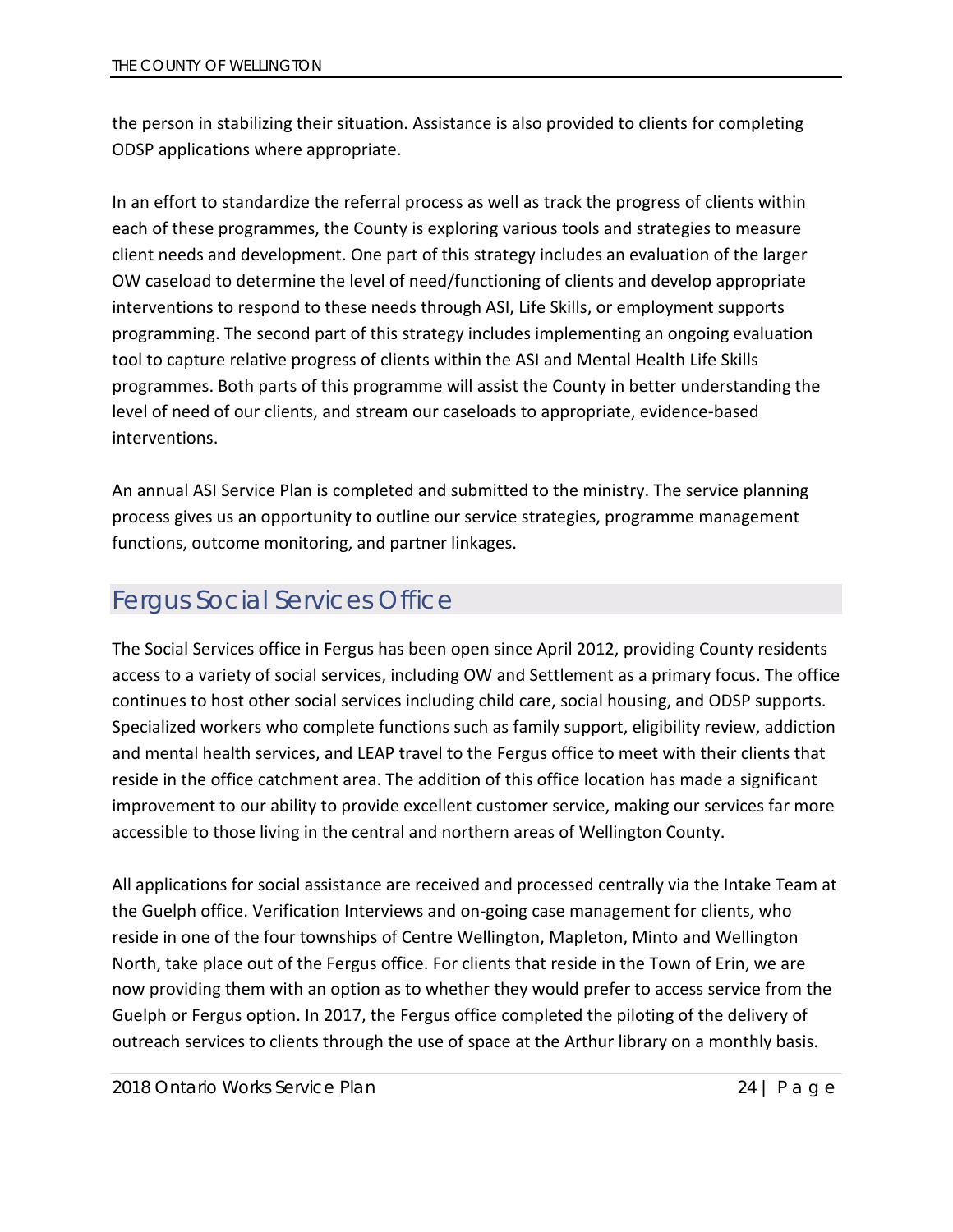The pilot was helpful to a small number of clients, but overall numbers were low and the programme did not see high utilization levels. We are working with our partners in the Children's Early Years division on the potential delivery of service out of the County-owned facility in Mount Forest that includes an EarlyON centre as well as a directly operated child care program. The building has the necessary structure to support service delivery and a roll-out is planned for 2018.

In addition, the Fergus office is also the primary location of the Settlement Services programme. Funded through [Immigration, Refugees and Citizenship Canada](http://www.cic.gc.ca/english/department/) (IRCC), the mandate of this programme includes assisting newcomers to Canada to access community services and adjust to life in their new communities. The federal resettlement of thousands of refugees, namely from Syria, to Canada as Permanent Residents, have greatly increased the need for Settlement Services and supports in the County of Wellington.

These refugees are entering Canada through sponsorship via the Government Assisted Refugees (GARs) programme, Private Sponsorships, or Blended Visa Office Referred (BVOR) programmes. Our Ontario Works programme has witnessed a slight increase of in-land claims via the United States. No active sponsorship exists in these cases, and applications have been taken for Ontario Works and Housing subsidies. The County of Wellington has also witnessed a great increase in Privately Sponsored refugees over the last few years, and has worked with sponsorship groups to provide information on supports available to refugees in the County. As refugees move into month thirteen of their sponsorship periods, they transition out of federal assistance and the provincial system becomes the social safety net. The County of Wellington has been providing support and information to refugees applying for social assistance, as well as presentations to sponsorship groups on benefits and the OW process.

Settlement Services supports are available at no cost to those with Permanent Resident, Convention Refugee, or Live-In Caregiver status in the County of Wellington and City of Guelph. Experienced Settlement Workers help newcomers in the areas of accessing interpreters/translators, finding housing and affordable child care, registering children in school, enrolling in language training, finding a family physician, seeking employment and navigating government and community services. Information sessions are provided to educate newcomers about labour laws in Canada, their rights, responsibilities, and safety in the Canadian workplace, and how to navigate the numerous options with Canadian banking institutions. Collaboration with Economic Development has also ensured the movement towards growing local rural communities by successfully integrating newcomers.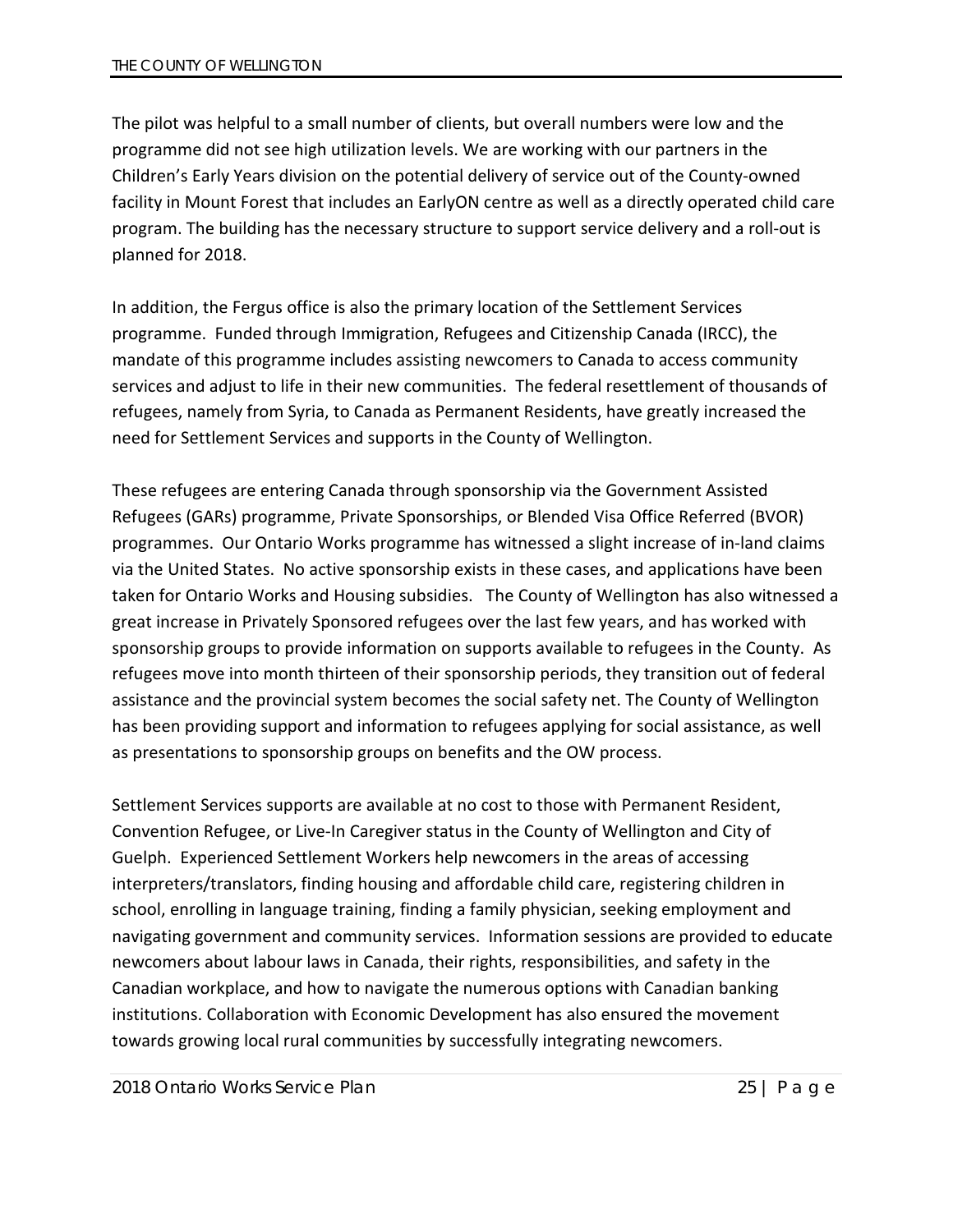# <span id="page-26-0"></span>Cost Recovery Unit & Discretionary Benefits

The Cost Recovery Unit (CRU) is responsible for four primary programmes: Eligibility Review, Case Presenting, Family Support, and the Eligibility Verification Programme (EVP).

The Eligibility Review programme continues to operate in an efficient manner by addressing allegations and complaints early. We have a team of two Eligibility Review Officers (EROs) and one clerical support that manage complaints and referrals from various sources inside and outside of Ontario Works. The EROs continue to work with intake staff, who advise of an open allegation in SAMS when scheduling a verification interview in anticipation of resolving the outstanding issue.

The Eligibility Verification Programme (EVP) team communicates with caseworkers each month when cases are being reviewed following monthly download reports, as well as maintaining regular communication to ensure changes are flagged and all cases are followed up on as required.

Our Case Presenting officer (CPO) works with members of the cost recovery team and the Director in completing internal reviews. The CPO completes and defends subsequent submissions to the Social Benefits Tribunal. There is an open communication between the local legal clinic and the CPO in an effort to resolve outstanding issues for clients. The CPO manages assignments and reviews overpayments in accordance with policy and uses system-generated reports to ensure that established overpayments are accurate.

The County of Wellington sees a very limited number of cases that require sponsorship debt recovery. For these cases, the CRU meets the service standards for notifying IRCC of sponsorship breakdown when a client applies for Ontario Works.

The Family Support Programme assists clients in obtaining child and spousal support orders through the Ontario Court of Justice at which time a court order for custody, access, and support is resolved. Family Support Workers (FSW) will assist clients in setting up private agreements if an application in court is not necessary. Although the pursuit of child support is now voluntary for clients, the FSWs continue to attend the court to defend municipal arrears that are owed to the County of Wellington or other municipalities when a variation has been filed by the support payer residing in this jurisdiction. The team has worked with community partners, including Housing Services, Children's Early Years, the local ODSP office and the YMCA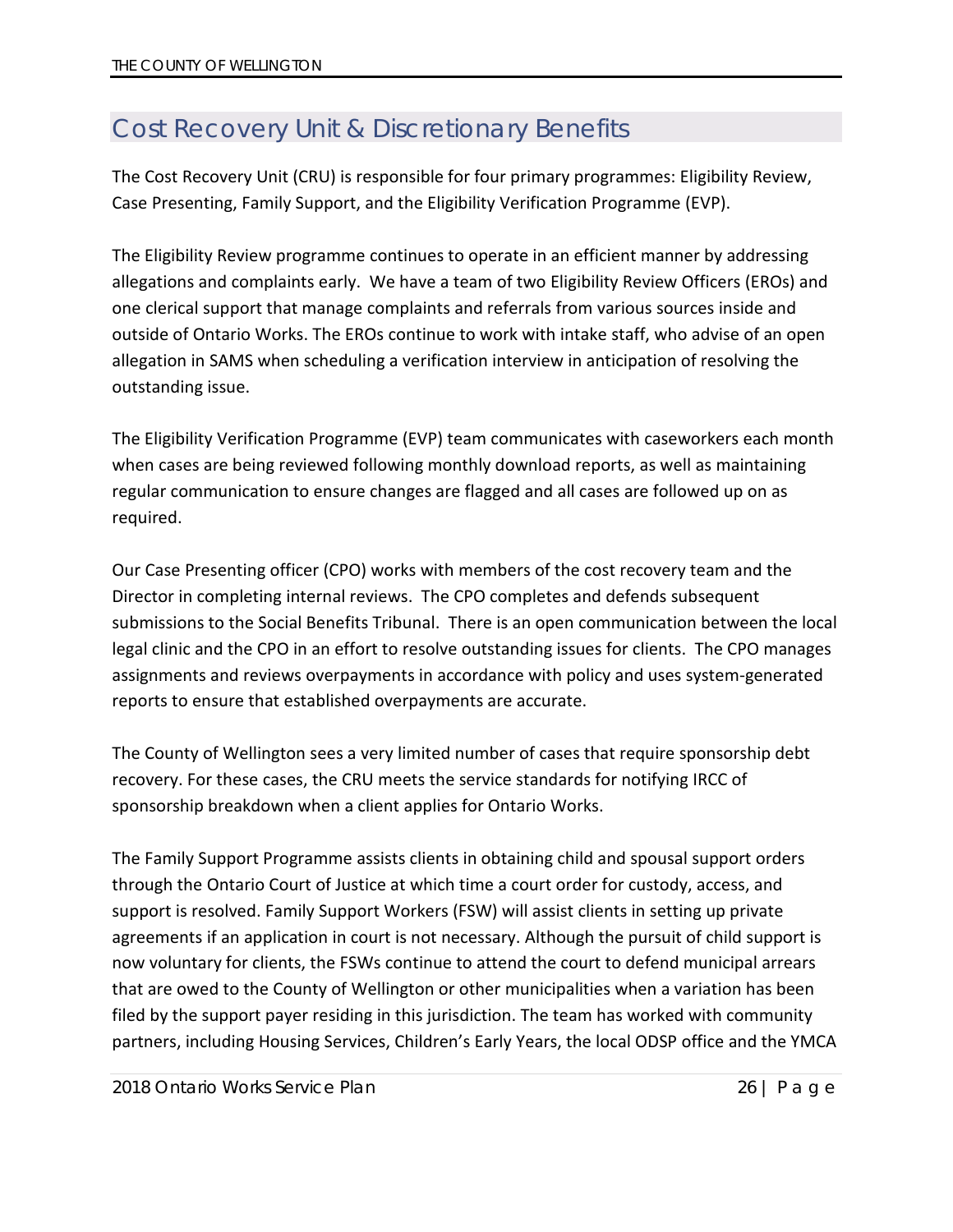Teenage Parents Program, to ensure they are aware that we can provide this type of support to clients.

OW clients needing to access provincially cost-shared discretionary benefits do so through their caseworker. ODSP clients in need of discretionary benefits access this service through the Cost Recovery Unit. Staff determine eligibility and provide assistance in a timely manner. In 2017, total provincial cost-shared discretionary spending was \$813,249 and this represented 98.7% of the available provincial discretionary benefit funding. The most requested and costly benefits in 2017 included dental services for OW adults and funerals. The average cost per case for discretionary benefits in 2017 was \$9.87.

Public funeral and burial requests, as part of discretionary benefits, are also processed by the Cost Recovery Unit. Requests for this benefit continue to increase and this trend is predicted to continue. The combination of an increasing population in the City of Guelph and the County of Wellington, an aging population, and rising social assistance caseloads will likely result in a continued increase in the number of publically funded funerals and burials for the foreseeable future.

The Municipal Discretionary Benefits Programme is exclusively funded by the municipality. This programme assists individuals and families on low and fixed incomes with various needs ranging from urgent dental care to assistive devices and medical needs. This programme also assists social assistance recipients where they have a health-related need that is not provincially funded through other programmes.

## <span id="page-27-0"></span>Homelessness Prevention Services

The Housing Stability Team delivers homelessness prevention and support programmes. Delivered through our Housing Services Division, these programmes are closely integrated with the delivery of OW assistance and include:

- Housing with related supports for high-needs clients
- Community-based Homelessness Services and Supports
- Emergency Shelter Solutions
- Housing Stability Programme (rent, utilities, and moving costs)
- Emergency energy funds (including OESP application assistance)
- Homelessness Partnering Strategy (Federal homelessness funding)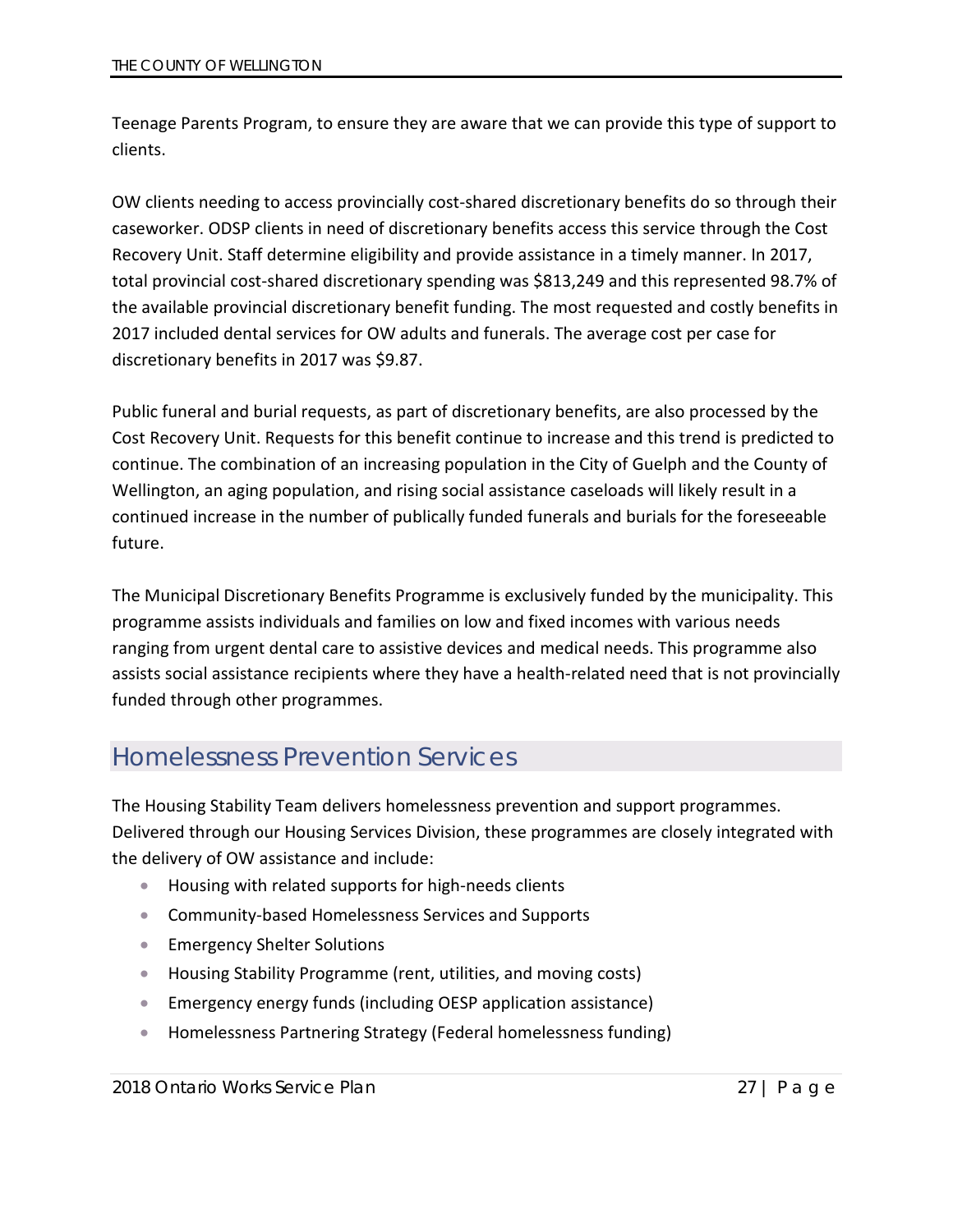In relation to OW case management, the Housing Stability staff work directly with individuals and families residing in both supportive housing environments and Emergency Shelters. Staff dedicated to clients at these sites facilitate OW applications, and provide support in transitioning out of shelter and support programmes and into longer term housing solutions.

# <span id="page-28-0"></span>Oversight Strategy

Programme integrity and risk management are high priority areas for the delivery of Ontario Works and play a significant role in our oversight strategy. By ensuring that decision making occurs in a consultative and proactive manner, possible areas of risk are identified and mitigated to promote effective operations and prevent any negative outcomes. Our oversight strategy consists of a number of on-going activities wherein programme risks and areas for improvement are identified. Key activities are listed below:

- Comprehensive file reviews by managers of all caseworkers, ensuring that they are properly utilizing the SAMS technology and meeting service expectations
- Completion of EVP, monitoring of results and use as a training and learning opportunity
- Regular team and all staff meetings to discuss issues and seek staff input
- Bi-weekly management meetings to discuss issues, approve policy, review outcome performance and suggest ideas for improvement
- Daily review by staff of all issued payments to ensure accuracy
- Quarterly meetings between the local office and the Provincial Programme Supervisor to review programme expenditures, performance, emerging issues, and outcomes

The Director, Trainer and Policy Analyst will take the lead on interpretation, communication, and tracking of legislative changes, policies and procedures. All provincial legislation is reviewed and disseminated to staff in a timely manner. All local business practices are uploaded to our intranet for easy access by all staff. More complex questions related to policy interpretation are resolved through inquiries to our Provincial Program Supervisor or the Provincial Clearinghouse process.

The County continues to be recognized as a leader in the area of automated subsidy claims and the use of daily extracts for financial management. In 2017, the County provided a presentation to all service managers at the provincial Ontario Works Annual General Meeting, and continues to work with the Province on resolving identified issues in the daily extracts over the course of 2018.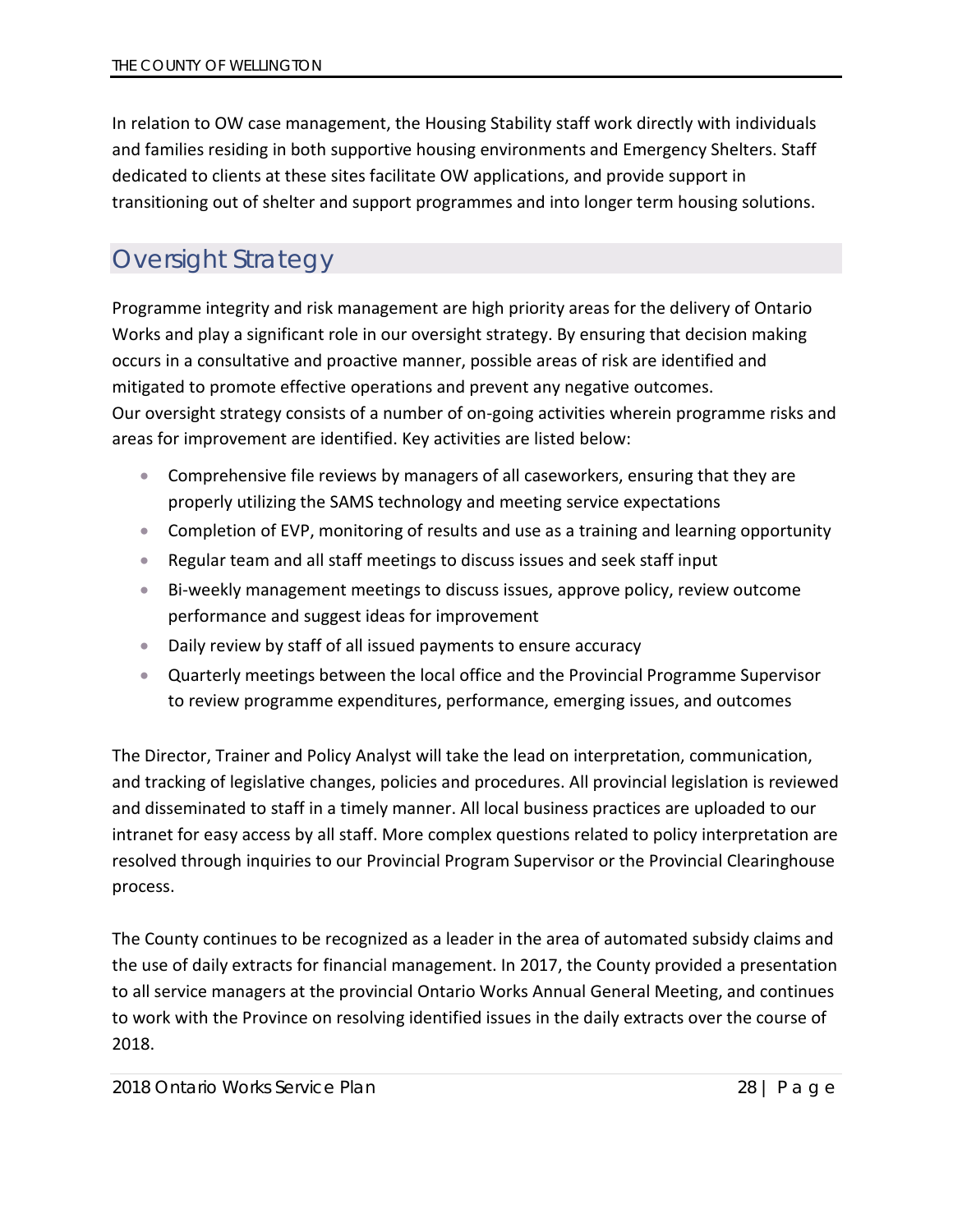In 2017 (December 2017 OW EVP Monthly Performance Summary), our average completion rate for eligible cases assigned for EVP was 85% compared to the provincial average of 54%. The majority of our EVP cases resulted in no change at 64%, which was slightly above the provincial average of 63%, followed by terminations (17%), overpayments (16%) and decreases in entitlement (4%). Our outcomes related to EVP case audits are in line with provincial averages.

The County completes EVP through a dedicated team. Having EVP audits completed by a specialized team helps us better identify any anomalies and focus on the verification function, allowing caseworkers to focus on case management and relationship building. The switch to bimonthly EVP has given the team a more realistic timeframe to complete audits and this has been a welcome change. Our Family Support Workers are members of the EVP team and this accounts for our higher than average FSW referral rate.

Additionally, the County continues to rely heavily on the Social Assistance Operations Performance Report as well as other reports generated through the COGNOS module of SAMS. In certain areas we continue to ask questions and raise concerns about the integrity of the data; in some cases, this has led to corrections and in other cases it has led to further explanation that has improved our understanding of how the system operates in processing and reporting information. In 2018 we will continue to work closely with our internal Treasury colleagues as well as the Province to ensure that both our financial and outcome performance is accurately tracked and reported.

## <span id="page-29-0"></span>Overview of Learning Supports

Our organization remains committed to facilitating professional development and lifelong learning experiences for all of its employees. The provincial training curriculum, Supportive Approaches through Innovative Learning (SAIL), continues to form the foundation upon which other experiences are built. SAIL training is provided to all new staff that join the OW division. We are actively engaged on the provincial SAIL network and we plan to deliver the renewed SAIL curriculum to staff who have not received the training in 2018.

Modernization is a major priority for the province and for us in 2018. Although we were a finalist in the modernization prototype proposal process and we were not selected, we continue to make modernization a priority. We have a Modernization lead and we have a staff working group that includes a representative from each of our teams to support the successful implementation of changes and works to identify areas for administrative improvement. Our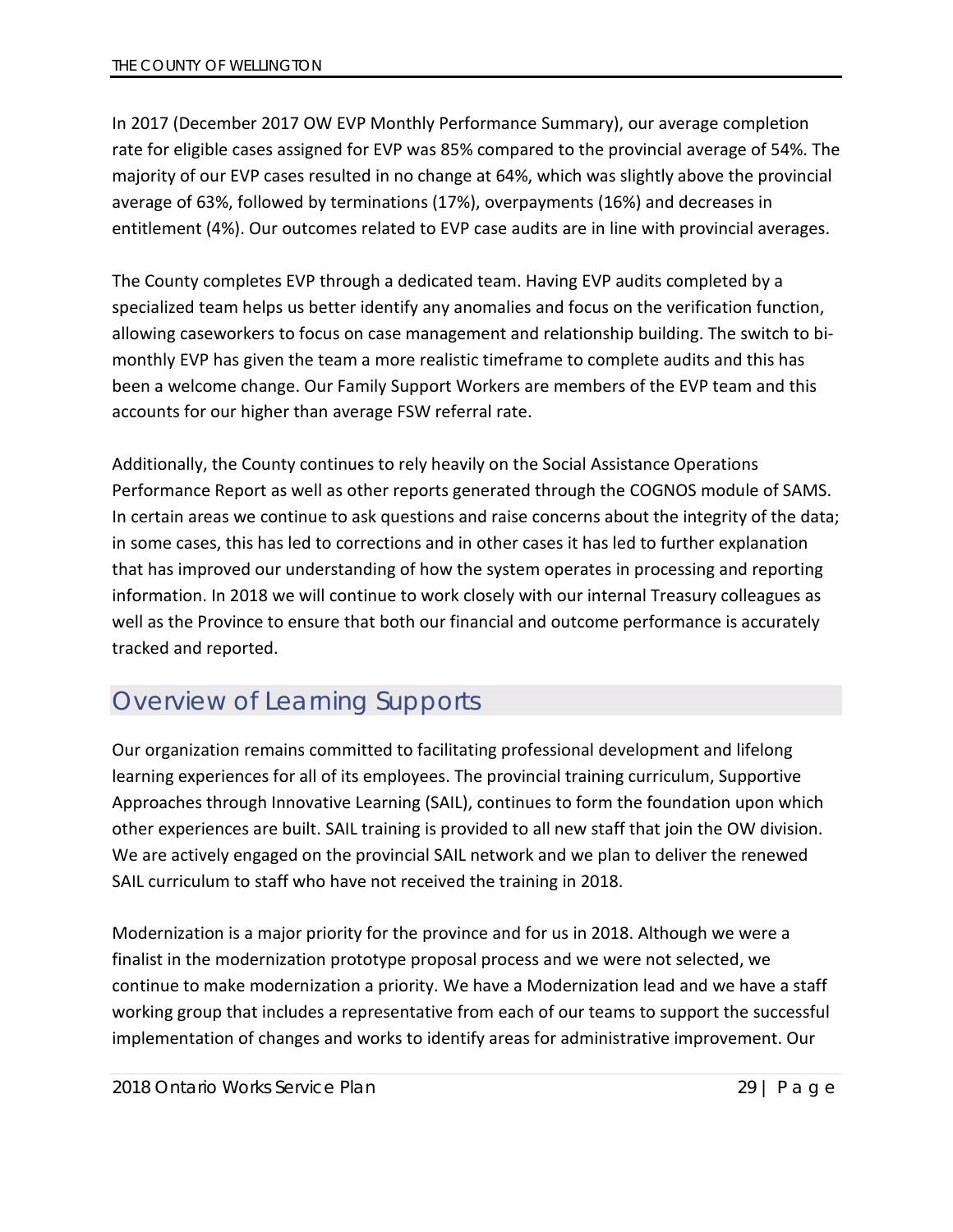involvement with modernization extends to the provincial level, where we are a member of the Service Delivery Modernization Working Group as well as working groups focused on reloadable payment cards, DBDs and e-Statements. Our staff is engaged and interested in modernization initiatives and SLACK is being actively used as a tool by staff across teams and functions to share ideas and learn from others across the province. In preparation for the changes being rolled out in 2018, we are working with clients and colleagues from across the County to support the implementation of modernization initiatives. At the corporate level, the County is working on implementing a SharePoint-based Electronic Document Management system to automatically manage document retention and store corporate records. This platform could extend to include OW modernization efforts as the County progresses on implementation.

In addition to offering SAIL modules, we take concrete action to ensure that the principles of the SAIL training are lived out by our staff throughout the organization. SAIL principles are applied through various initiatives and means, lunch and learn sessions, job shadowing, a resource library, an intranet, and staff learning events. A further support for staff is the Trainer, who is a resource regularly used by staff in an advice and guidance capacity to assist them with policy interpretation and decision making.

Important priorities for training and development in 2018 will be strengthening the cultural competency of our staff as well as offering training in the area of domestic violence and human trafficking and indigenous cultural resilience and trauma-informed practice. Our Trainer and other expert staff will continue to deliver core programme delivery (legislation and work process) and SAMS technology training to both new and returning staff, and will offer refresher or specialized sessions with the goal of ensuring all staff are well-equipped and comfortable working in SAMS while we continue to meet the established service standards.

Staff are provided with a variety of training opportunities appropriate to their roles during the course of the year. The County's Performance Appraisal process allows staff, with the support of their manager, to identify their own learning and personal development goals. Throughout the year, the training unit provides 'refresher' sessions based on feedback received from staff and management as well as information received from the Province related to programme updates and changes. In addition, staff are supported in attending conferences and courses throughout the year through the Association for Municipal Employment Services (AMES); Ontario Municipal Social Services Association (OMSSA); as well as local workshops related to issues such as addictions, mental health, youth services, employment and other inter-agency learning events.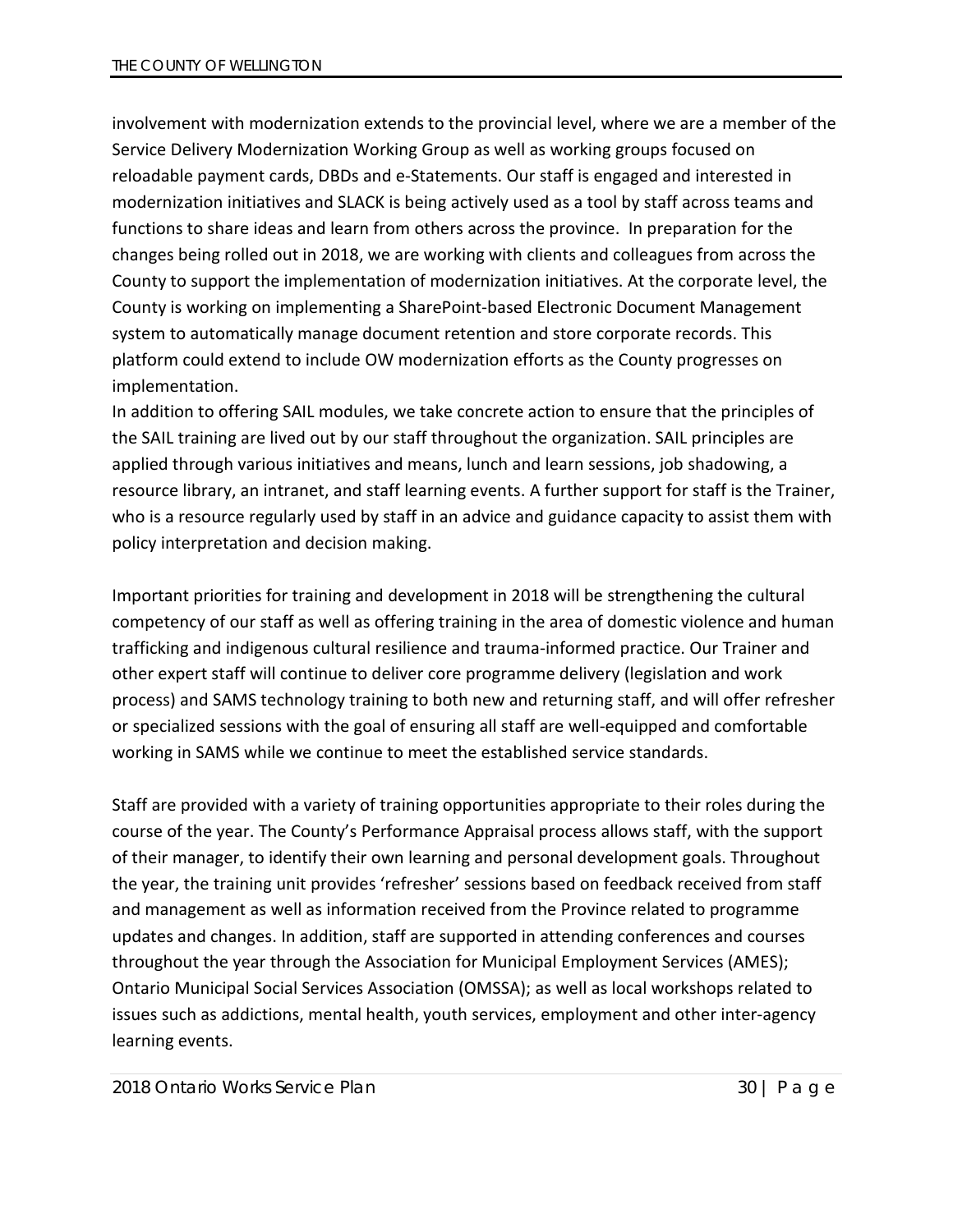Additionally, Ontario Works managers continue to be offered a variety of learning opportunities, including a Certificate in Leadership offered through the University of Waterloo. This programme aims to build the capacity of managers by offering training in leadership skills such as coaching for success, how to lead people, team building, and managing opportunities for conflict.

# <span id="page-31-0"></span>**4** Outcome Strategies

## <span id="page-31-1"></span>Outcome Funding Targets for 2017

The outcome projections for 2018 reflect labour market uncertainty as employers adjust to recent changes, unknown outcomes of elections, international trade negotiations impacting local sectors, and the employment barriers experienced by OW clients (e.g. skills mismatch), all of which point to continued, gradual OW caseload growth. We are monitoring the cumulative impact of provincial changes to social assistance rules and rates with respect to their impact on caseload growth.

Our office continues to utilize a single caseworker model in assisting clients. This means that our ongoing clients have one point of contact to support them with both receiving their financial assistance as well as developing their participation agreement and outcome plans. Caseworkers are able to utilize the full range of benefits and supports to support their clients in achieving their life stabilization or employment goals. In addition, the caseworker serves as the central referral point for the client, directing them toward internal and external supports as appropriate and then following up after the fact. Clients have responded positively to this case management model as they have one clear person to work with and that person has a clear understanding of their situation.

Strategies to address the employment needs and challenges of clients in 2018 will represent a continuation and expansion of efforts from 2017, including:

- An increased focus on life stabilization and life skills interventions with clients
- Planning and goal-setting activities with clients, e.g. the Getting Ahead programme
- Targeted job placement efforts by our Employment Specialist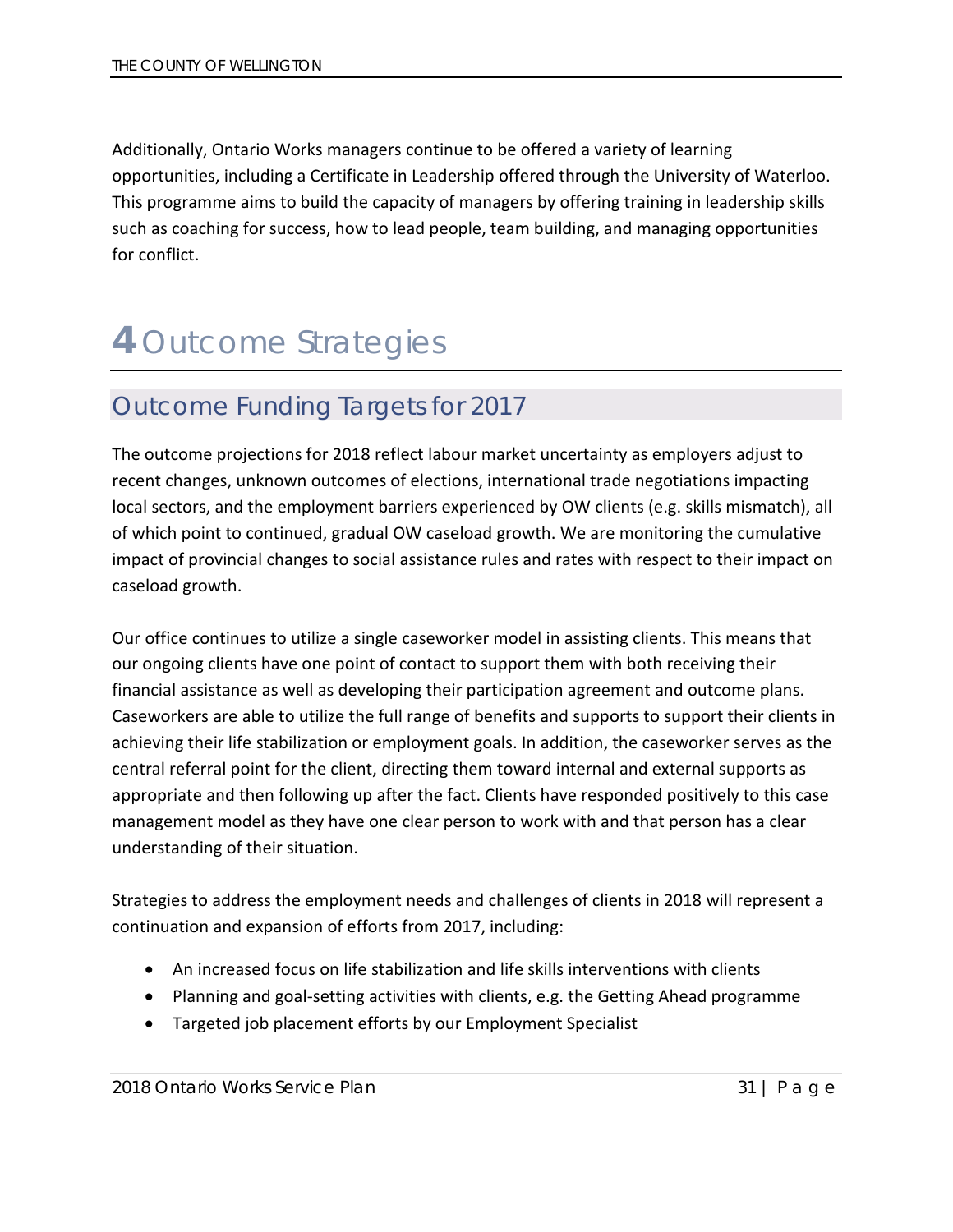- Increased integration with Employment Ontario in the interests of better supporting clients (e.g. targeted referrals to Youth Job Connect, shared delivery of services)
- Work with Economic Development partners to connect OW clients to emerging employment opportunities
- Developing clear outcome pathways that caseworkers can use with clients in helping them achieve their desired outcomes

The chart below outlines our 2018 outcome targets which are reflective of a 3% improvement over the 2017 average for employment earnings, and a 1.5% improvement over 2017 averages for percent of caseload with employment income and percent of terminations exiting to employment, in line with target increases in previous years for these two measures. Our 2018 target for the average amount of employment earnings reflects the anticipated impact of recent increases to minimum wage as this is expected to benefit clients working in positions paying minimum wage. While this target is a 3% improvement over our actual performance in 2017, it represents a nearly 11% increase over our target for 2017.

| <b>Measure</b>                                                          | 2018 Baseline | 2018 Target |
|-------------------------------------------------------------------------|---------------|-------------|
| Average amount of employment earnings<br>for participants with earnings | \$784         | \$808       |
| Percentage of the caseload with<br>employment income                    | 14.64%        | 14.86%      |
| Percentage of terminations exiting to<br>employment                     | 22.5%         | 22.83%      |

# <span id="page-32-0"></span>Action Steps and Resources

Labour market trends locally indicate that some of the most important factors impacting the local market are worker attraction and retention coupled with a demand for highly skilled and educated employees, and a number of unemployed individuals with lower skill sets. Additionally, those who are unemployed with a low skill set may require upgrading that requires a significant investment in time before they are able to successfully compete for sustainable employment opportunities.

The charts on the following pages identify the array of activities available for a client pertaining to basic education or training.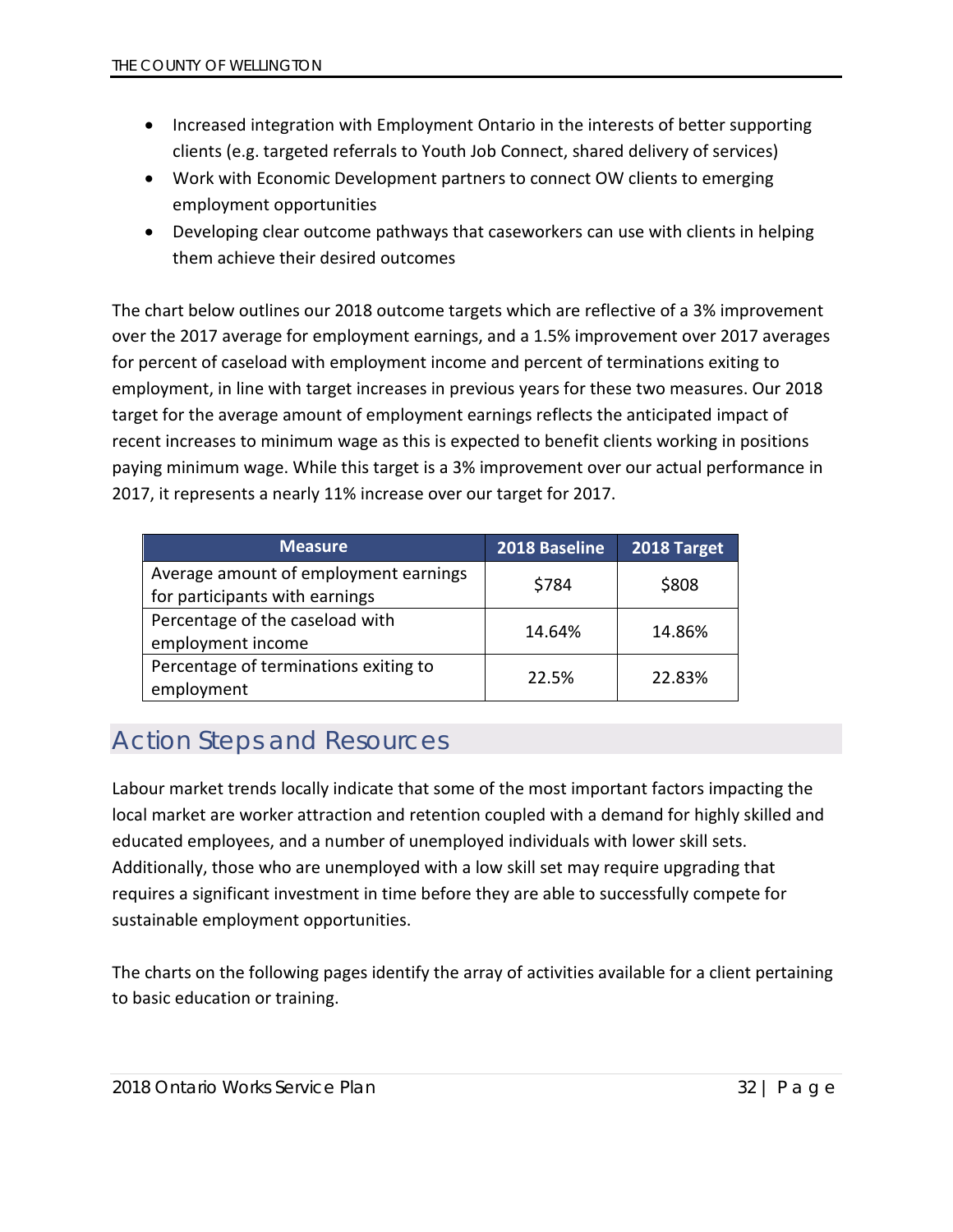## <span id="page-33-0"></span>Basic Education

| <b>Organization</b>                               | Programme                                    |
|---------------------------------------------------|----------------------------------------------|
|                                                   | Grade 12                                     |
| <b>Wellington Centre for Continuing Education</b> | <b>General Educational Development (GED)</b> |
|                                                   | <b>Business Essentials Training</b>          |
|                                                   | English as a Second Language                 |
| St. George's Centre for Adult ESL                 | Language Instruction for Newcomers (LINC)    |
|                                                   | <b>Writing Classes</b>                       |
|                                                   | <b>Conversation Classes</b>                  |
|                                                   | General Diploma                              |
| <b>Conestoga College</b>                          | <b>Academic Upgrading</b>                    |
|                                                   | Self-Management Strategies (currently under  |
|                                                   | development)                                 |
|                                                   | <b>Literacy and Writing</b>                  |
|                                                   | Math                                         |
| <b>Action Read</b>                                | Computer Literacy- NorthStar program         |
|                                                   | <b>GED Preparation</b>                       |

# <span id="page-33-1"></span>Training and Employment Services

| <b>Organization</b>                                               | Programme                                      |
|-------------------------------------------------------------------|------------------------------------------------|
|                                                                   | <b>OSAP-supported Post-Secondary Training</b>  |
| <b>Conestoga College</b>                                          | <b>Personal Tools for Success</b>              |
|                                                                   | <b>Basic Communication and Computer Skills</b> |
| <b>Wellington Centre for Continuing Education</b>                 | <b>Computer Skills Training</b>                |
|                                                                   | <b>Skills Upgrading</b>                        |
|                                                                   | <b>Computer Training</b>                       |
| <b>Action Read</b>                                                | <b>Cash Register Training</b>                  |
|                                                                   | Soft Skills Training                           |
|                                                                   | <b>Receptionist Training</b>                   |
|                                                                   | <b>Personal Support Workers</b>                |
| <b>St Louis Adult Learning and Continuing</b><br><b>Education</b> | <b>Hairstyling</b>                             |
|                                                                   | <b>Chef Training</b>                           |
| <b>Workforce Planning Board</b>                                   | Labour Market Info Training                    |
| <b>EO Providers:</b>                                              | <b>Youth Job Connection</b>                    |
| <b>Second Chance</b>                                              | Ways to Work                                   |
| Employment/Lutherwood/Agilec/Anishnabeg                           | <b>ACE</b>                                     |
| Outreach                                                          | Second Career                                  |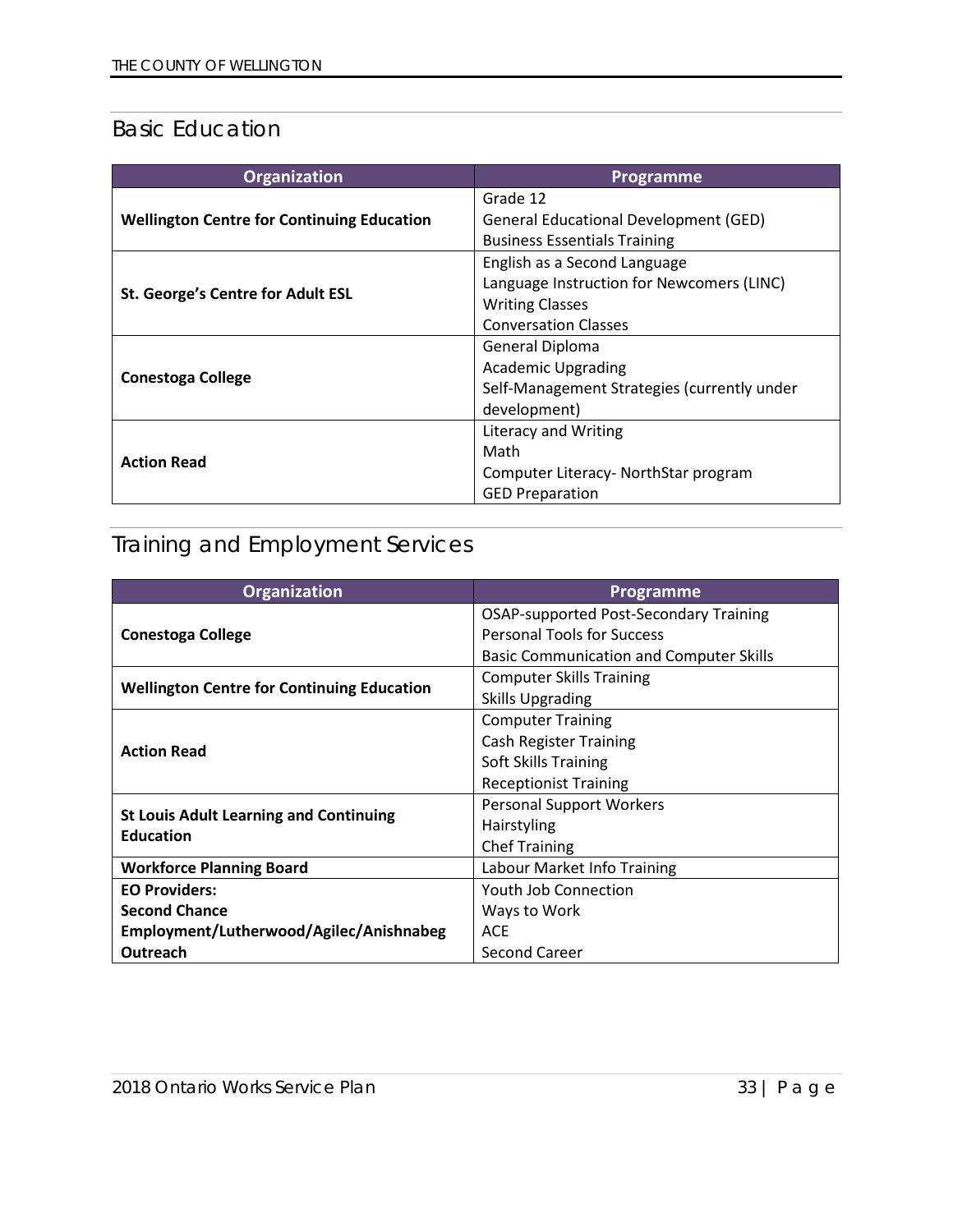### <span id="page-34-0"></span>Ontario Works Internal Programmes

| <b>Organization</b>                       | <b>Programmes/Services</b>            |
|-------------------------------------------|---------------------------------------|
|                                           | <b>Employment Workshops</b>           |
|                                           | <b>Employment Placement</b>           |
|                                           | Self-Employment                       |
|                                           | <b>Community Placement</b>            |
| <b>County of Wellington Ontario Works</b> | <b>Addiction Services (ASI)</b>       |
|                                           | Life Skills/Mental Health             |
|                                           | Learning Earning and Parenting (LEAP) |
|                                           | <b>Getting Ahead/Circles</b>          |

The County of Wellington continues to operate an Employment Resource Centre (ERC) in Guelph with resources also available at the Fergus office location. The ERC provides clients with an opportunity to access the internet to perform career /labour market research and to view and apply to available job postings. Clients also have the ability to update their resume and cover letters, make photocopies, and obtain assistance from facilitation and reception staff where required.

The Employment Services Team also includes three Employment Facilitators and the Employment Specialist who lead monthly workshops on employment topics, and meet with clients one on one to offer more in-depth assistance related to resumes, job searching, interview skills, and more. A preliminary OW participant workshop, Employment Services Orientation (ESO), continues to be a valuable resource to assist clients in moving forward and getting the help that may be needed to find employment. The ESO includes completion of an Employment Readiness Scale™ (ERS) that will inform participants of the kind of help that will be most useful to prepare for future employment. An Action Plan feature in the ERS gives clients a step-by-step record of the actions they plan based on their ERS outcome. An increasing amount of time is being dedicated to more in-depth life skills and goal setting programmes for our clients, such as Getting Ahead.

The County of Wellington Social Services (COW Social Services) remains the holder of the Circles® contract on behalf of the Guelph Wellington community. COW Employment Services also continues to run Getting Ahead workshops as part of the Circles® programme. This ensures programme stability and sustainability. Circles® Guelph-Wellington is a communitybased initiative which began in 2014, with a focus on building relationships across socioeconomic boundaries as a means of assisting low-income individuals and families to access skills, networks, and resources necessary to move them out of poverty and towards financial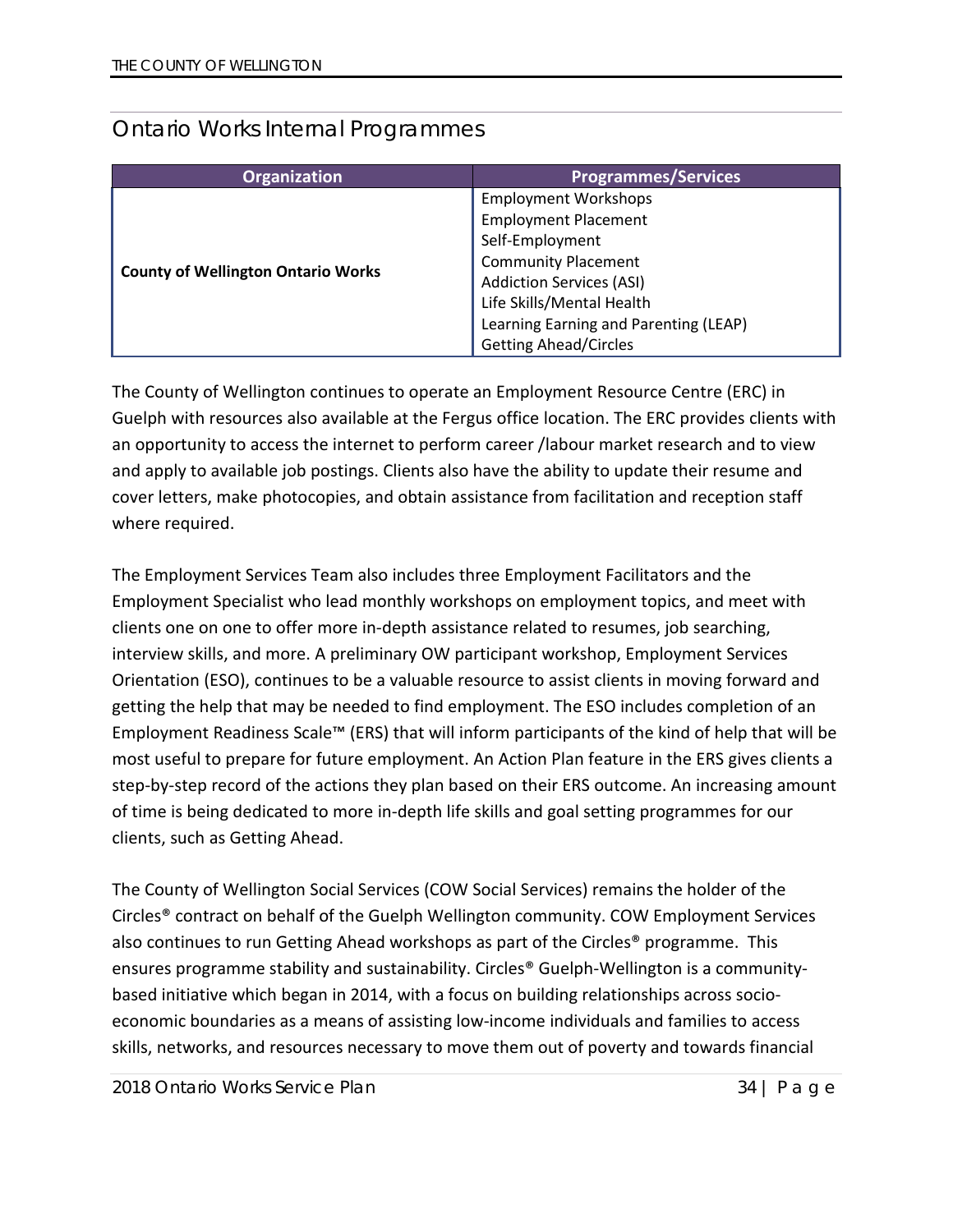self-sufficiency. Getting Ahead is a three-week intensive program, where participants think of a sustainable and self-sufficient future and create an action plan on how to take steps towards their dreams. It is a prerequisite for future participation in the Circles® programme. COW Social Services is the recipient of a Local Poverty Reduction Fund (LPRF) grant, and over the 2016-2018 period we are completing a comprehensive evaluation of our Circles® initiative.

### <span id="page-35-0"></span>Employment Placement

The Employment Specialist (ES) works with both the client and the employer to ensure the success of the placement and subsequent employment retention. Although there is some discrepancy between internal tracking and provincial data; the December 2017 Operations Performance Report shows that 1973 Ontario Works participants exited from assistance in 2017, with 475 of those cases exiting to employment. Nearly one quarter of our terminations represented clients exiting to employment.

The ES continues to facilitate a structured Job Search Club, with three hour sessions in Guelph and two hour sessions in Fergus, for five consecutive days each month. This club has given the ES the opportunity to develop a rapport with motivated job seekers while advising them of current employment opportunities and offering suggestions on effective job search strategies. This relationship allows the clients to develop a rapport with the ES and the Employment Team over the course of Job Club, so that ongoing individualized supports are provided to the client beyond the one-week session. The ES is currently working in conjunction with a local Employment Ontario service provider, Agilec in Fergus and Mount Forest, by utilizing their facilities in those central and northern areas of the County. This is done to facilitate access for clients who do not have access to transportation to our offices in Guelph or Fergus. It also allows for a broader base of job developers and local employment postings in regions closer to their homes.

In 2017 we continued to see an increase in temporary employment contracts and employers working through staffing agencies. As a result of this trend, we initiated and developed working relationships with local temporary employment agencies. We have had success working with Task Force, Express, Liberty, People Store, People Source, Pivotal Staffing and Labour Ready. In 2018, we continue to foster these relationships in an effort to identify more opportunities that are suitable matches for our clients.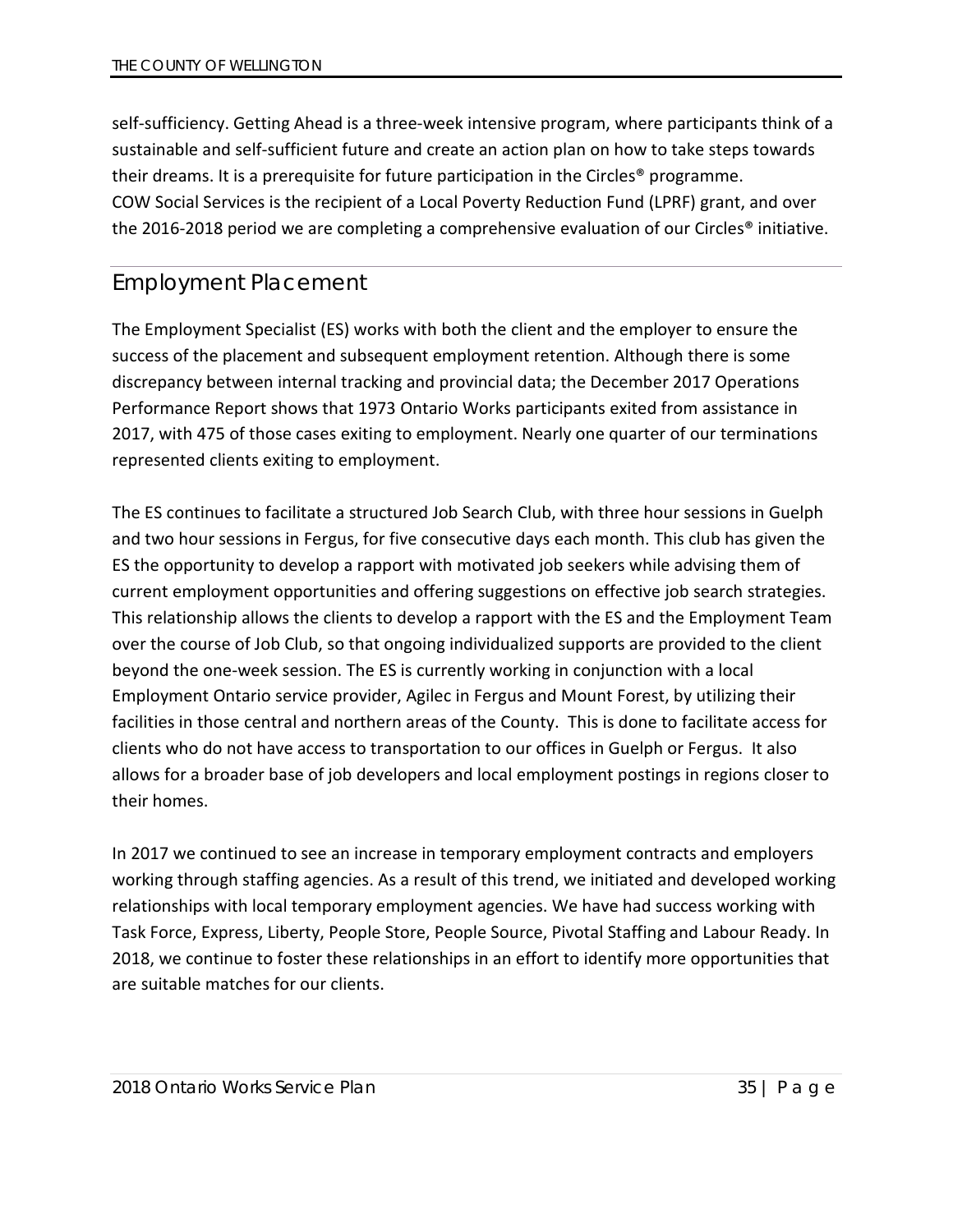In our effort to maintain and create new community partnerships for 2018, the ES continues to work side by side with the County's Economic Development office. We continue to reaching out to Wellington County townships to invite Wellington County Economic Development officers to our meetings to share new developments. Working closely with our Talent Attraction Initiative officer has strengthened relationships with employers in the County, along with attracting new employers and people to the County to offer and fill available employment opportunities. This collaboration led to the implementation of an online employment posting board in conjunction with the Live and Work in Wellington initiative which increased exposure for employers in 2017. This online tool saw increased usage in 2017 and provided better access to posted positions for our clients. The ES also works closely with Employment teams from other regions including Waterloo Region, Niagara Region, and Dufferin County to share best practices and continue to create supportive programmes that will lead to employment and business opportunities.

In 2018, Ontario Works is planning to work more closely with social enterprise activities for youth that are being delivered though the SEED, a community food project of the Guelph Community Health Centre. This includes providing training incentives and supports to 6-10 youth in employment and training opportunities at their Guelph Youth Farm and Community Food Market projects. This collaboration with the SEED involves more significant financial incentives than we have used with employers in the past and we will be closely monitoring the impact and outcomes of this initiative.

### <span id="page-36-0"></span>Self-Employment

The County of Wellington continues to partner with Business Centre Guelph-Wellington on a per client basis to provide a comprehensive self-employment programme to clients who are approved as having an appropriate business plan.

## <span id="page-36-1"></span>Community Placement

We continue to support clients who have identified that volunteering could enhance their overall employability by maintaining a formal partnership with the People and Information Network (formerly the Volunteer Centre of Guelph-Wellington). This coordinated effort continues to enable caseworkers to receive feedback concerning the types of volunteer placements that the participant is seeking. This has supported case management strategies by ensuring that placements match the desired skills and experiences that are connected with the participant's employment goals.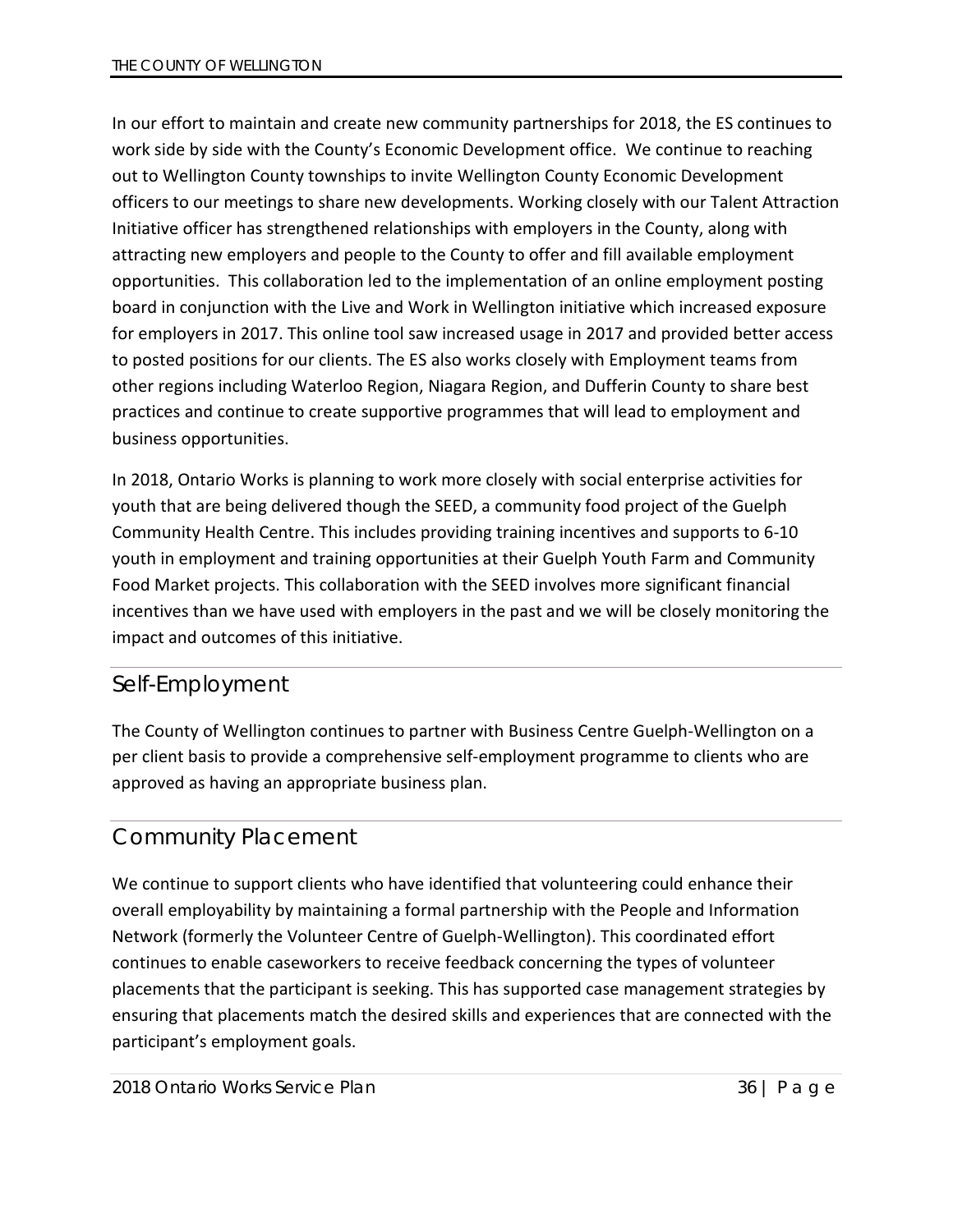### <span id="page-37-0"></span>Increased Earnings

Caseworkers continue to support clients who are in part-time positions while promoting the benefits of full time employment. Caseworkers will continue to promote the use of the Full-Time Employment Benefit (FTEB), informal and formal child care benefits, Ontario Works (OW) earnings exemptions, and the Extended Employment Health Benefits (EEHB) in this effort. We are monitoring the impacts of the increased minimum wage on our employment numbers and the incentive this increase provides to clients.

### <span id="page-37-1"></span>Integrated Employment Services

Guided by the shared desire to further coordinate the services delivered by Ontario Works and Employment Ontario in Guelph -Wellington, we continue to collaborate with Lutherwood and 2nd Chance Employment agencies by referring eligible clients to one-hour information sessions for the Youth Job Connection programme. This programme was designed to assist youth in securing long term employment and meaningful careers. The Youth Job Connection Programme is intended to address the gaps in youth employment programming for young people who are not in education, employment or training and are experiencing employment barriers.

In early 2017 COW Employment Services completed an agreement with Lutherwood Employment Services Guelph, Second Chance Employment Counselling Guelph/Wellington and Agilec Employment Services Wellington to jointly use the Employment Readiness Scale™ (ERS). The Employment Readiness Scale™ (ERS) is an online assessment tool that helps clients identify their strengths and challenges in becoming employment ready, measures their changes over time, and provides organizations with roll-up reports across clients for use in program planning and evaluation. This collaboration will give us better insight as we make planning and programme decisions individually at our agencies and as a community.

Employment Services continues to offer an online community employment workshop calendar that community agencies can use to post their workshop offerings in Guelph and Wellington. Developing technology to facilitate client enrollment in programs and to manage workshop signups will ensure enhanced, streamlined client service through such collaborative efforts.

# <span id="page-37-2"></span>Stakeholder Linkages

In order to maximize the employment attainment potential of our clients, we have linked our services with reputable community stakeholders to connect our clients with their services. As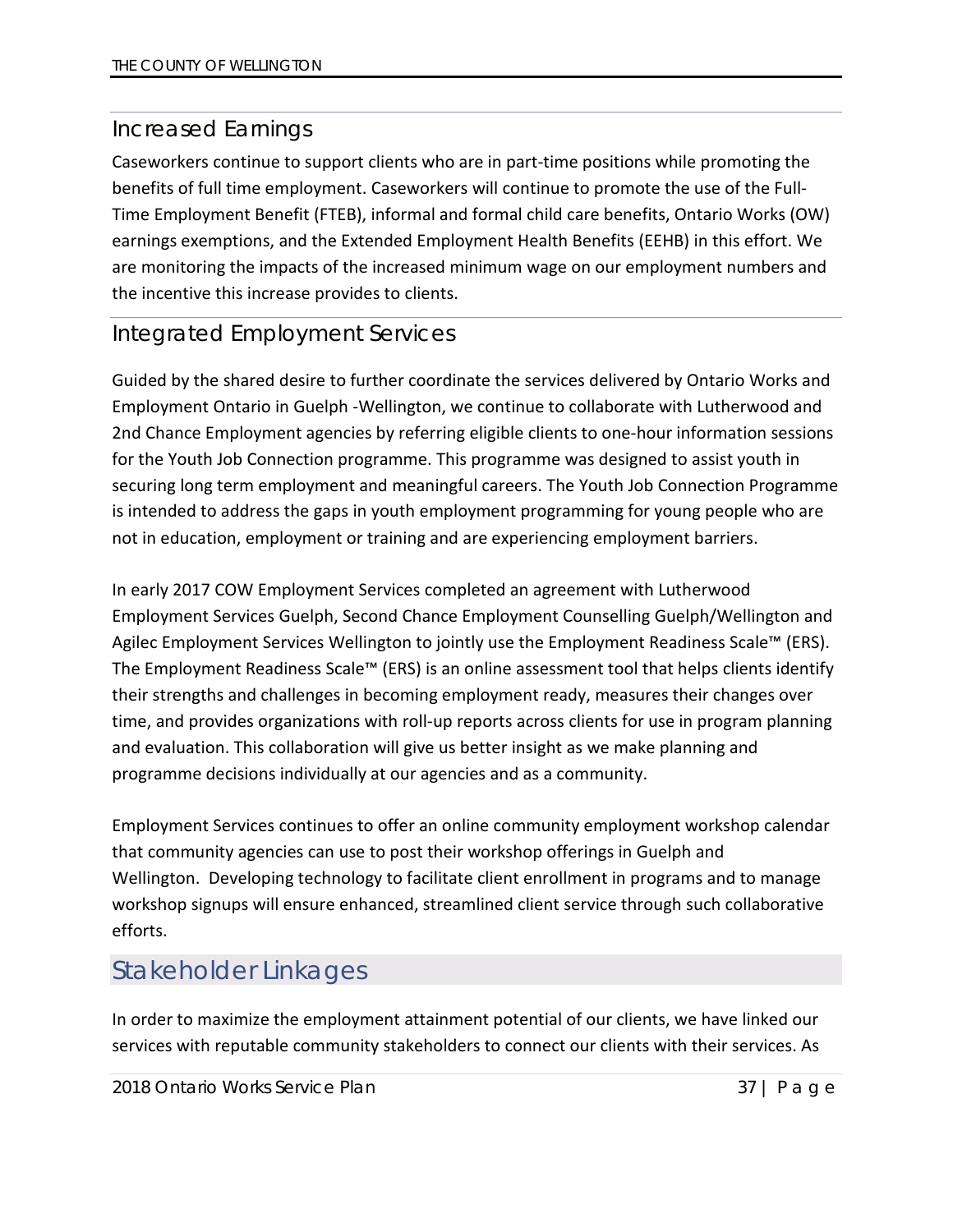indicated, an integration strategy for the provision of employment related services has been undertaken collaboratively by Ontario Works and Employment Ontario, and has been a key focus of this area. This work represents our efforts to increase opportunities for employmentready Ontario Works participants to connect seamlessly with Employment Ontario providers and programs in order to achieve the best possible employment outcomes for those we serve.

The Employment Specialist currently chairs the Employment Coordination Committee (ECC). This is a group of twenty-one service providers from across the regions that share programs, best practices and employment opportunities. For the past 28 years the ECC has held an annual Employer Recognition Awards Event to acknowledge employers who have helped clients with employment barriers access work placements, skills training and competitive employment opportunities. In 2017, a Regional Job Developers committee was created as a spin-off from this group and it provides an opportunity to more intensively collaborate and share employer relationships for the benefit of the job seekers that we serve.

We continue to work closely with the Wellington Centre for Continuing Education, helping our clients access their Skills Upgrading Program. All of the upgrading programs (Literacy and Basic Skills) are contained within the Skills Upgrading Program. This programme allows clients to identify the required skills for specific employment goals and subsequently provides the client the opportunity to obtain the academic skills required to meet those goals.

The chart below lists a number of community partners that we actively work with as part of our employment programming and to support the life stabilization goals of clients:

| <b>Employment Programming Community Partners</b>          |
|-----------------------------------------------------------|
| <b>Employment Ontario Partners</b>                        |
| 2nd Chance Employment                                     |
| Lutherwood                                                |
| Anishnabeg Outreach                                       |
| Links to Work                                             |
| <b>Bridging Employment Supports</b>                       |
| Agilec                                                    |
| <b>Community Partners for Life Stabilization Supports</b> |
| <b>Onward Willow</b>                                      |
| <b>Canadian Mental Health Association</b>                 |
| University of Guelph Couple & Family Therapy              |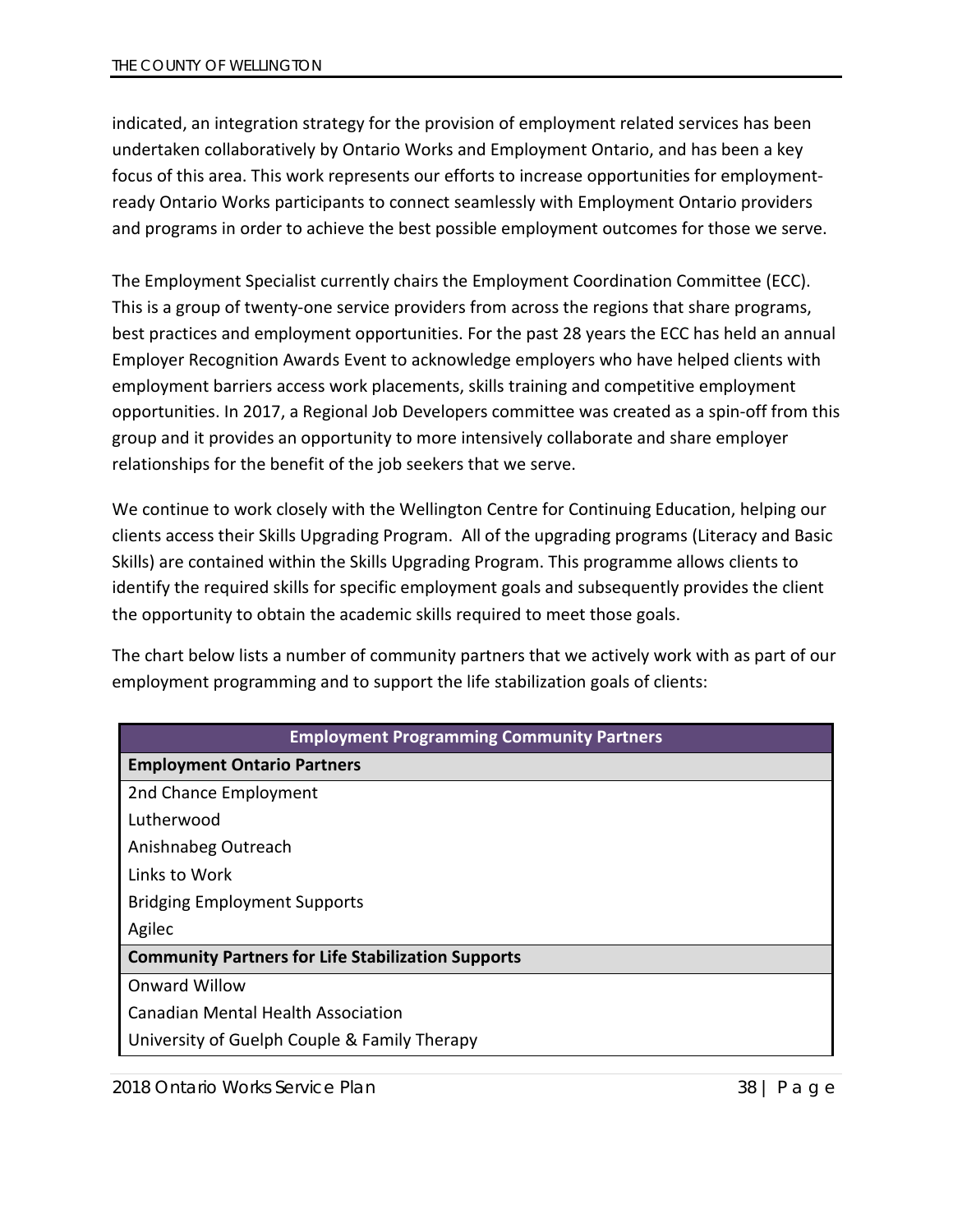Trellis Mental Health & Development Services Community Resource Centre in Fergus & Mount Forest Self Help Alliance Community Care Access Centre The People and Information Network (formerly the Volunteer Centre of Guelph-Wellington) Stonehenge Therapeutic Community Homewood Health Guelph Wellington Business Enterprise Centre Women in Crisis

In addition to the partners noted above, Ontario Works staff members have direct links to their colleagues in the Children's Early Years division of COW Social Services in order to ensure that participants are supported in accessing a fee subsidy if they require licenced child care. Child Care Subsidy Staff work closely with the client and the OW Caseworker to support the client through this process. The OW Caseworker can also provide a participant with support to cover the cost of informal childcare if this is determined to better meet their needs. The Ontario Works office also works closely with the local ODSP office to meet the needs of our common clients. These connections include supporting ODSP destined clients through the application period, file transfers, the provision of employment services to non-disabled ODSP adults and supporting ODSP clients with vital discretionary health and housing benefits. Our ES also held a session with ODSP staff to present our Job Club and employment services available to ODSP clients, resulting in increased client referrals to our employment supports.

We continue to participate in the two established working groups between the OW and ODSP office; one at a front-line staff level where business processes and operational information and issues are developed and shared, and another at a manager level where issues of a more strategic or broader nature can be discussed. In 2017, an OW staff member was invited to sit on the ODSP client advisory committee and has been participating regularly. In addition to strengthening our ties with the local ODSP office, this has been a great opportunity for our staff to share updates related to discretionary benefits for ODSP clients, as requests for ODSP discretionary benefits are processed through our office. We are planning another all-staff OW/ODSP session in 2019 to continue to strengthen the connection between staff and improve how the OW and ODSP teams work together.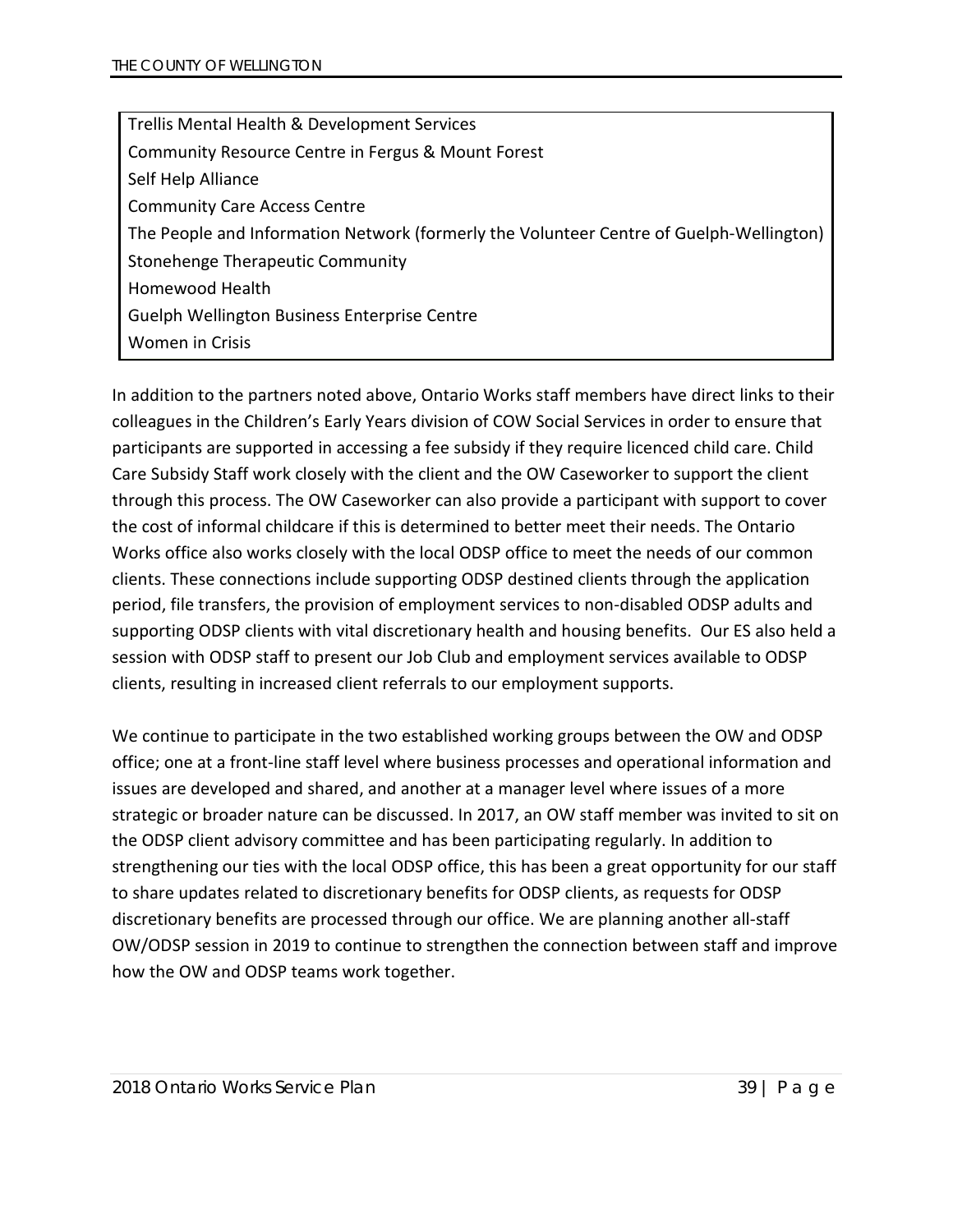# <span id="page-40-0"></span>Monitoring Service Strategies

The Provincial update of target achievements is reviewed with all OW managers as part of biweekly Leadership Team meetings. Outcome results and related issues are discussed with the MCSS Programme Supervisor as part of quarterly review meetings. If outcome targets must be adjusted, a business case with a clear rationale is presented to Provincial staff. As described in other areas of the Service Plan, staff are provided with a number of on-going engagement opportunities which include regular all-staff meetings, working groups, and feedback surveys related to various elements of the County's OW service model. We also have the intention to move forward with a more robust client engagement strategy over the course of 2018. The modernization initiatives being rolled out by the province over the course of the year will underpin all of our work in 2018.

The OW management team also reviews local labour market information to understand our local environment, outcome performance and required action. This information includes local unemployment rates, Workforce Planning Board reports, reports and information from our Economic Development colleagues and local business news.

The Ontario Works division is undertaking a number of programme evaluation initiatives in 2018 including:

- The use and success of newly developed client service pathways
- The child support exemption changes and modifications to service
- Employment Services programme interventions, including Circles<sup>®</sup>
- A broad understanding of the barriers our clients experience through an in depth client survey project.